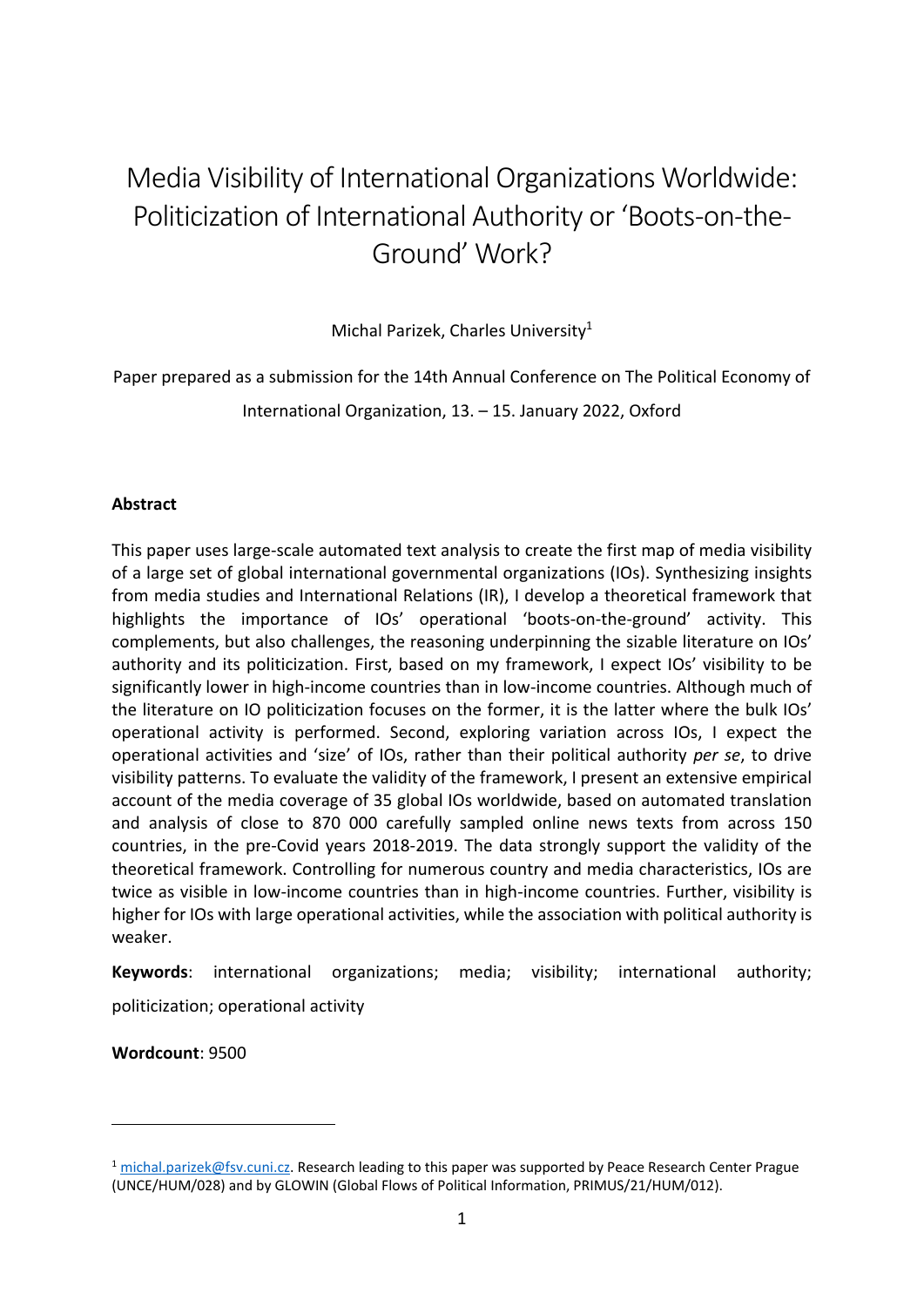### 1. Introduction

The growing contestation of international organizations (IOs) and the liberal international order is the subject of one of the most dynamic areas of research in IR (De Vries et al. 2021; Dellmuth and Schlipphak 2020; Hooghe et al. 2019a; Stephen and Zürn 2019; Zürn 2018). While one important challenge to IOs and global governance comes from rising powers, an equally important one is emerging from *within*, from the core states of the liberal international order (Lake et al. 2021). In a number of the Western states, globalization, openness, and international cooperation are increasingly turning into matters of political contest (Hooghe et al. 2019b). Increasingly, IOs need to legitimate themselves not only in the eyes of foreign policy elites, but also of the general public.

At the same time, important insights into the politicization and legitimation mechanisms at work in the core institutions of the liberal international order are missing. We do not know, systematically, *how visible IOs are to the general public in member states*, let alone what information about IOs they receive. Our understanding of the contestation of IOs is thus impaired by the principal lack of empirical data on the patterns of IOs' media visibility. In line with that, we also do not have a solid theoretical framework for understanding *what factors make IOs more visible in some countries than in other countries, and what drives the differences in visibility across IOs.* For the advancement of the research on IOs' authority and contestation, this is an important agenda.

This paper seeks to address these issues and develop and test the validity of a new theoretical framework for studying the visibility of IOs. Synthesizing insights from media studies and from political science and IR, I argue that IO visibility is likely to vary both across countries and across IOs. First, despite their global standing, the prestige associated with it, and often considerable (and growing) political authority (Zürn et al. 2021), IOs are rather distant to citizens in most countries. Especially in high-income countries, IOs' work and contribution are often abstract and detached from everyday lives. The expert and bureaucratic nature of IOs' work hardly triggers passions (Barnett and Finnemore 2004). However, this is much less the case in countries at lower levels of socio-economic development. It is in these countries that IOs primarily deliver tangible results and to which they bring unique, locally unavailable expertise. In countries with lower levels of economic development, human development, and governance capacity, the work of IOs is much closer to matters of peoples' everyday concerns.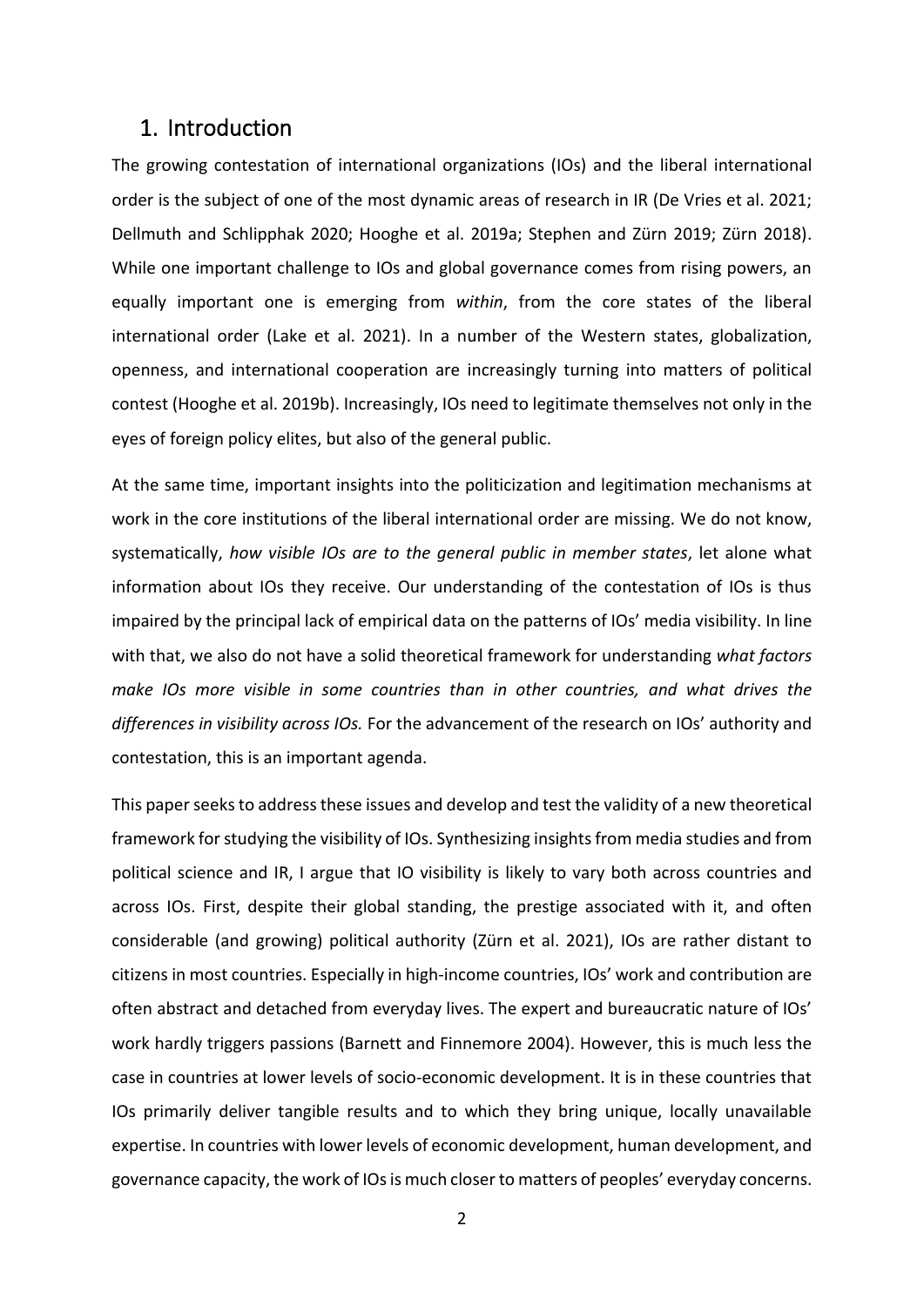The visibility of IOs is then likely to be much higher there than in the developed world. Second, the literature on IO authority leads us to expect that IOs will be more visible when they enjoy significant authority. While not disputing this, my theoretical reasoning points to 'on-theground' operational activity of IOs as the likely primary driver of IOs' visibility, precisely because IO's operational work, rather than their often abstract authority, makes them directly relevant for the general population and for media.

To probe the validity of this reasoning, but also to contribute to the broader research agenda on the public visibility of IOs and its effects (Schmidtke 2019; Parizek and Stephen 2021; Rauh and Zürn 2019), this paper provides a first large-scale map of the presence of IOs in (online) media across 150 countries of the world. The paper covers 35 IOs – the entire United Nations System, complemented with several further IOs selected in an earlier study by Hooghe et al. (Hooghe et al. 2019a; Hooghe and Marks 2015). I identify automatically how often each of the 35 IOs has been referred to in online media read in each country. To do so, I analyze the full texts of 869 102 carefully sampled articles in 2653 online media outlets across the world. Most of these articles have been automatically translated into English from one of 62 languages. The media outlets have been selected from the GDELT database (GDELT 2019), based on a new readership geography data from the Amazon Alexa Web Information Service (2021). This uniquely sizable and comprehensive dataset opens the space for the exploration of the content of media, worldwide, so far not available in IR or even broader social sciences.

The empirical analysis shows strong support for the theoretical framework. IOs' in general receive relatively low attention, though they are by no means invisible. The United Nations, by far the most visible IO in my sample, was mentioned in 2018-2019 in around 2.7% of all the analyzed articles. This is comparable to countries such as Italy or Australia. The second in rank, the IMF, was comparable to Romania. Based on the data for subsample of the 35 IOs covered, I find the expected systematic variation in the media visibility of IOs across countries. In low-income countries, the share of articles mentioning at least one of the 35 is around twice as high as in high income countries. Furthermore, IOs' media visibility is associated with their authority levels, but even more strongly with the size of their operational activities. Both findings support the reasoning underpinning my theoretical framework, while also challenging the expectation that IOs' media visibility should be associated primarily with the politicization of their authority.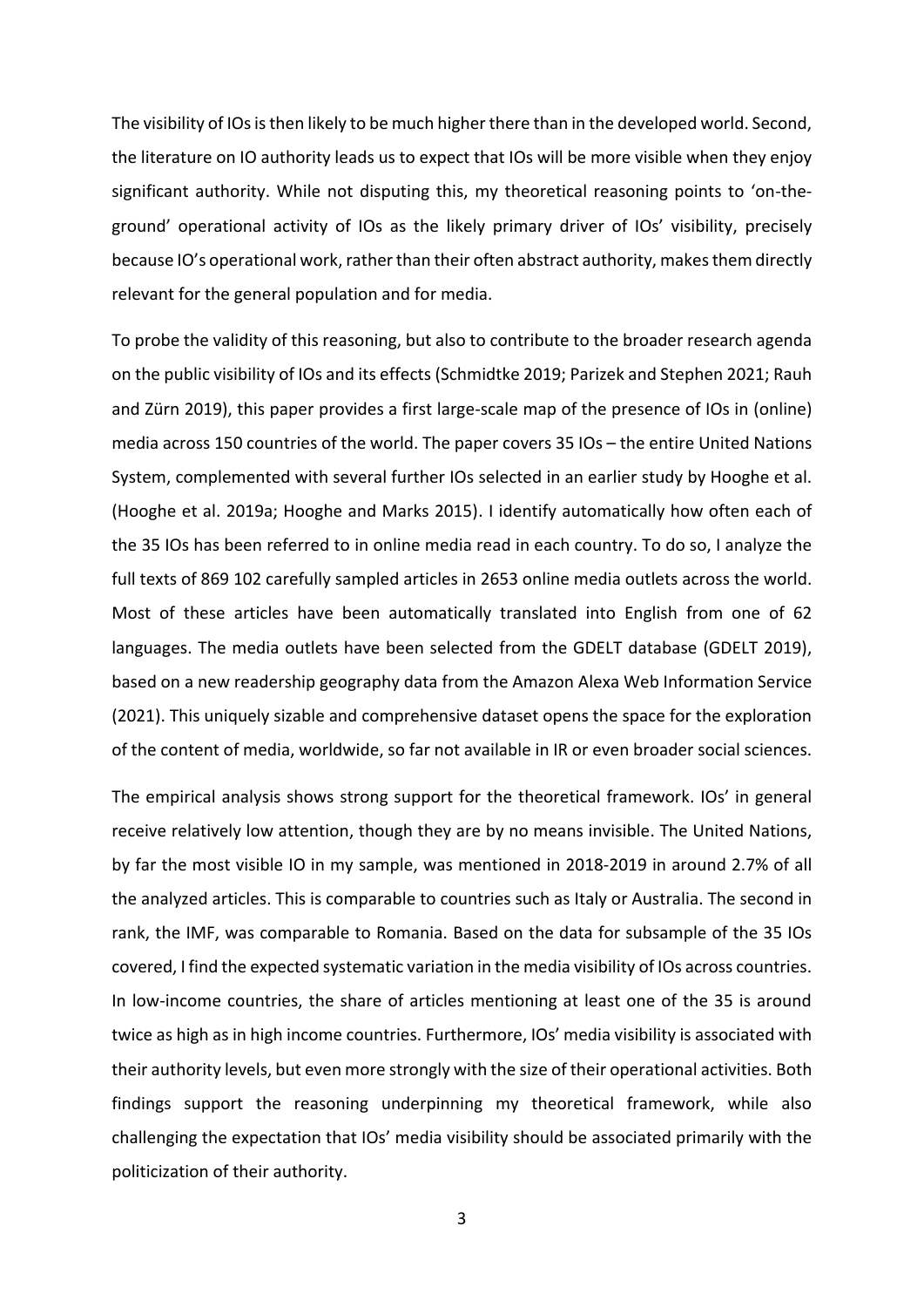The article forms a part of a larger research project on the *Global Flows of Political Information* (GLOWIN). <sup>2</sup> Within the project, we seek to map how intensely connected individual countries are to the outside world in the realm of public information: to other states and to IOs. This article represents the first output of the IO-related leg of the research project. The paper is structured as follows: In Section 2, I outline the core tenets of my theoretical approach. Section 3 briefly presents the empirical data collection techniques employed and aggregate descriptive statistics across IOs. Finally, in Section 4, I turn to the core explanatory results regarding variation across states.

## 2. Theoretical framework: information about IOs in media

Communication and information is fundamental to politics. For Karl Deutsch, to take one of the classics, communication is constitutive of political order (Deutsch 1963) because it gives rise to its fundamental political communities, the nations (Deutsch 1966). Almond understands political communication, or 'the flow of information through the society and through the various structures that make up the political system', as one of the core system functions that 'determine whether or not the system will be maintained or changed' (Almond et al. 2004, p. 49). In the last decades, political communication has been dramatically affected by the prominent trend of the mediatization of politics (Mazzoleni and Schulz 1999), or by a process where "the media have become the most important source of information and vehicle of communication" in politics (Strömbäck 2008, p. 230). We find that today in politics "mediated reality matters more than any kind of actual or objective reality" (Strömbäck 2008, p. 239). Understanding politics, and the legitimacy of political order, then necessarily also means understanding the portrayal of politics and institutions in media.

In line with that, the study of IOs has been recently increasingly turning to the attention paid to IOs by the general public (Dellmuth and Schlipphak 2020). A host of empirical studies has emerged that study theoretically and empirically IOs' legitimation and self-legitimation (Gronau and Schmidtke 2016; Schmidtke 2019; Dingwerth et al. 2020; Tallberg and Zürn 2019; von Billerbeck 2020). This research is closely connected to that on public knowledge about

<sup>2</sup> http://glowin.cuni.cz/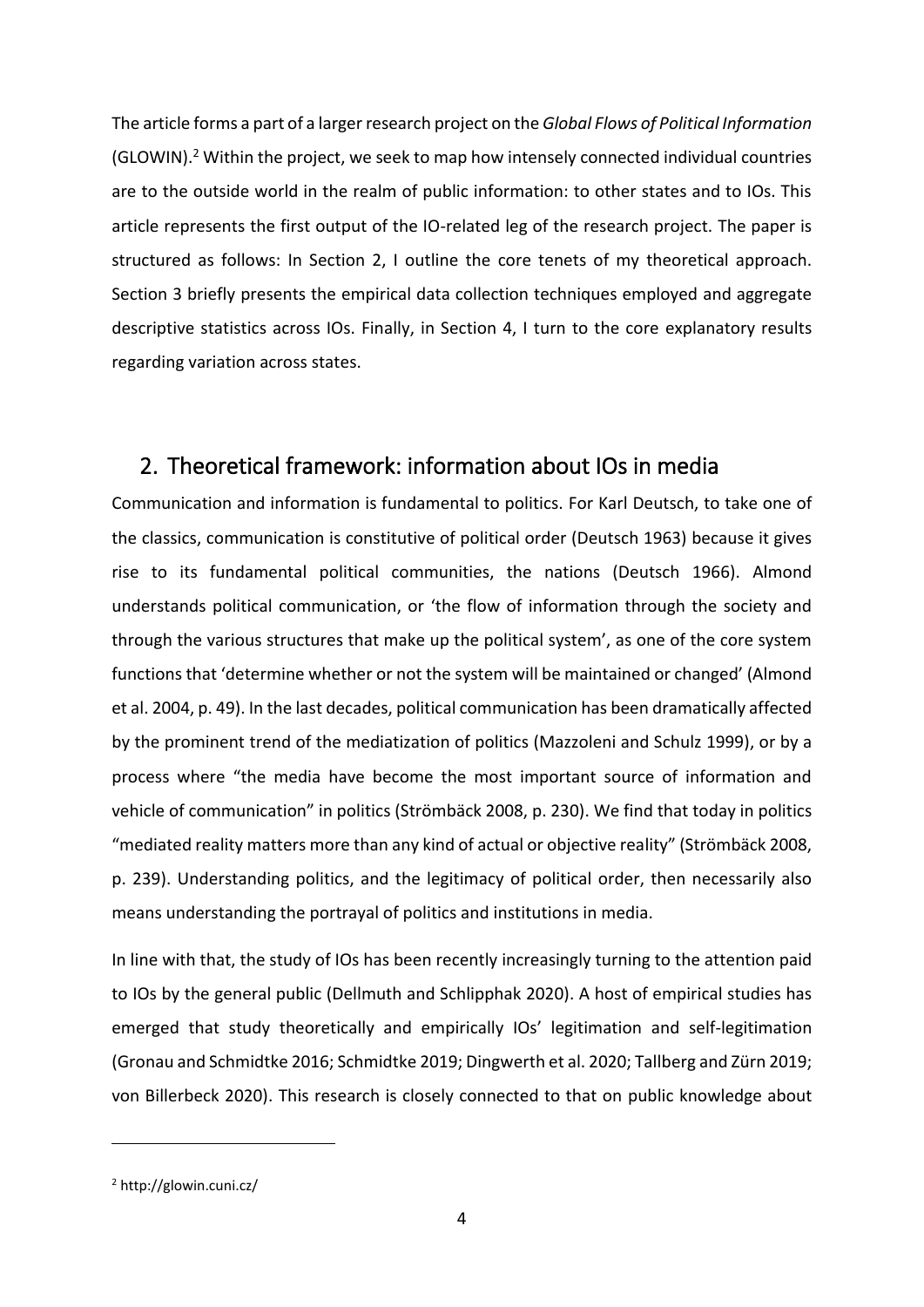IOs (Dellmuth 2016), public attitudes and legitimacy beliefs towards IOs (Dellmuth and Schlipphak 2020; Dellmuth and Tallberg 2020; Schlipphak 2015), as well as on how IOs cater for their public image institutionally (Ecker-Ehrhardt 2017, 2018).

A prominent line of theoretical and empirical research in IR, over the past years, has focused on how the growing authority of IOs translates to their politicization and contestation (Hooghe et al. 2019a; Hooghe and Marks 2009; Rauh and Zürn 2019; Zürn 2018; Zürn et al. 2012). Because of the authority and power IOs wield, what they do has consequences which the public is able to perceive, and for which it may seek to hold them accountable (Keohane 2003).

An important element of these debates, albeit so far rather understudied, is the information the general public receives about IOs. If we are to understand the public attitude towards IOs, and the patterns of their support and contestation, it is important to understand what information, and how much, the publics receive about them (Pfetsch et al. 2008, p. 467). On the one hand, the politicization literature presumes that as the authority of IOs grows, and the public becomes aware of it, the salience of IOs, including in media, grows (De Wilde 2011, pp. 567–568; Hutter and Kriesi 2019, p. 999). At the same time, there are reasons to be sceptical about how much aware an individual in the general population is about IOs even if they enjoy what political scientists see as considerable authority. Like foreign affairs in general (Bennett et al. 1996), IOs' are often not seen as sufficiently directly relevant and familiar for the people to make news (Dahl 1999, p. 24; Aalberg et al. 2013, p. 390). In the logic of media systems IOs are often too distant from people's important social networks and individuals' affinity to IOs is low, which lowers the value of information about them (Koopmans and Vliegenthart 2011, p. 638; Hester 1973, p. 242; Galtung and Ruge 1965). Indeed, an important argument in the discussion on the democratic deficit of IOs is that citizens may not be interested in and informed about IOs as the stakes for most citizens in IOs' work are missing or unclear to them (Moravcsik 2004, pp. 360–361; Dahl 1999, p. 31). For most individuals, 'attitude importance' of IOs, or a 'subjective interest in and concern about [one's own] attitude" towards IOs (Dellmuth 2016, p. 677), is then low. And so is the motivation to seek information about them.

There are at least two reasons for that. One reason lies in the often abstract nature of problems connected with IOs' work and authority. IOs' basic legitimacy stems primarily from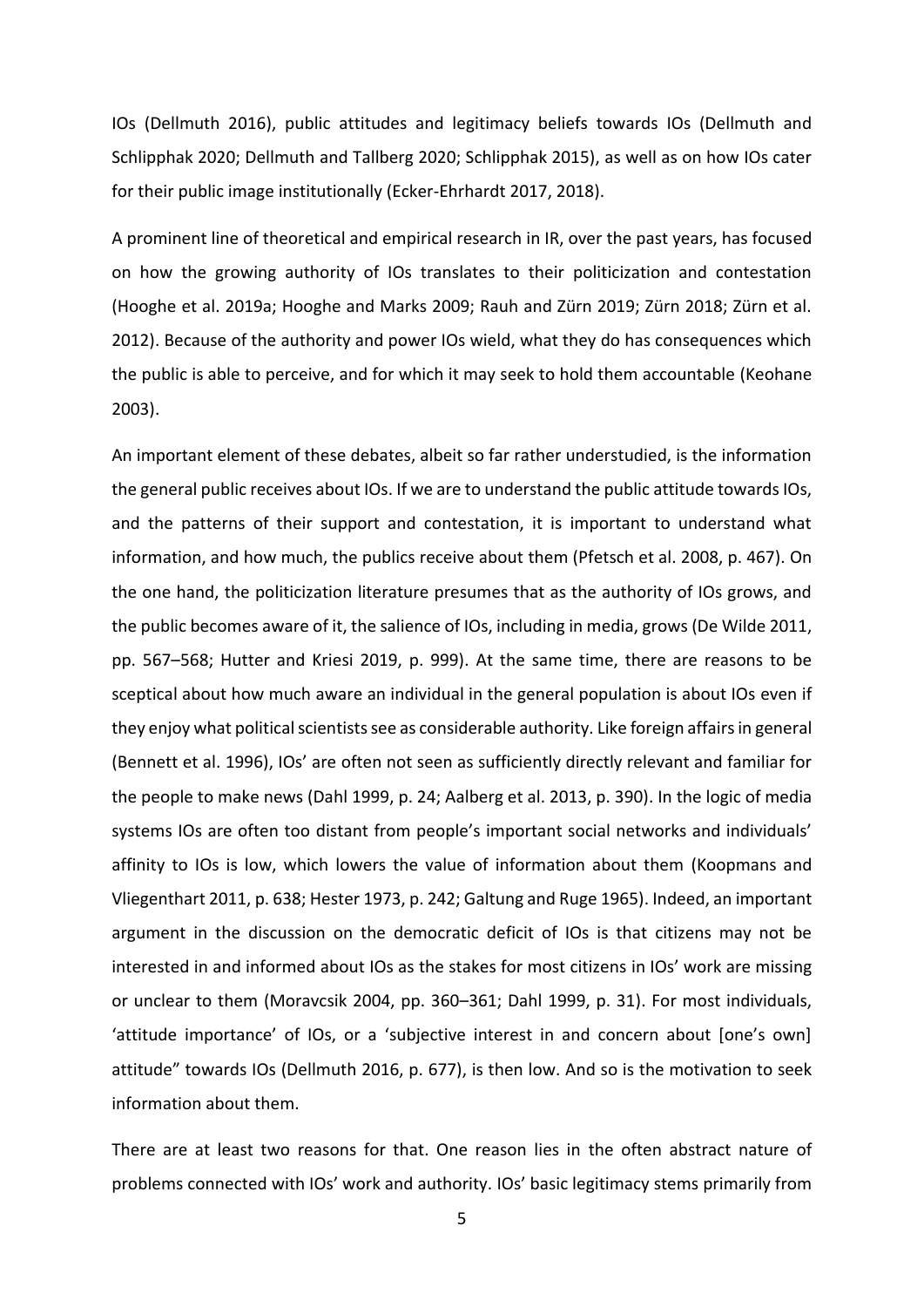their bureaucratic nature and from reliance on depoliticized, depersonalized, rational-legal authority and technocratic expertise (Barnett and Finnemore 2004). News pertinent to abstract procedures and technocratic policy-making are likely to be of low news value (see O'Neill and Harcup 2009a, p. 165). Of course, in crisis times, the situation may be more nuanced (Kreuder-Sonnen and Parizek 2021). Contestation, politicization, and hence also media attention paid to IOs may grow in unique crisis situations where the consequences of IO authority become apparent (Hutter and Kriesi 2019). But in normal times, the abstract conflicts surrounding IOs' exercise of authority may be hardly visible. Furthermore, clear-cut and unambiguous assessment of IOs' performance, that would consistently make for a story of IOs' successes and failures (Galtung and Ruge 1965, p. 65), is often compromised by the abstract relationship between the IOs, with delegated and/or pooled authority, and its key member states (Elsig 2010; see Anderson et al. 2019). Often the blame for failures is distributed between the IO and member states, and so is the praise for successes (cf. Heinkelmann‐Wild and Zangl 2020).

The second important reason for IOs' likely low overall media visibility is that global IOs are not rooted in a shared sense of community among their member states (Hooghe et al. 2019a). For regional IOs – which lie beyond the scope of this study - this may be different (de Wilde 2019, p. 1196). But global IOs cannot enjoy the advantage of representing and generating the sense of community, belonginess and we-feeling among people that (*nation*-)states often generate (Deutsch 1966; Easton 1975; Russett and Oneal 2001, p. 75). While a political order based on community can rely on mutual trust of its members and the recognition of a sense of common fate among the community members, and this is what makes it directly relevant, governance based on no sense of community among its members is predominantly contractual, transactional (Hooghe et al. 2019a, Chapter 2; Deutsch et al. 1957; Klaus Armingeon and Besir Ceka 2014). IOs cannot appeal to identity-driven passion and affection, and often the deep sense of loyalty among members of a community that generates interest in news about it.

While these factors are likely to suppress media visibility of IOs, their relevance is likely to vary both across IOs and across states. Indeed, media studies offer relevant insights into the factors that are likely to drive IOs' visibility. As there is no single work in media studies that would provide a comprehensive theoretical take on the visibility of IOs (see de Wilde 2019 for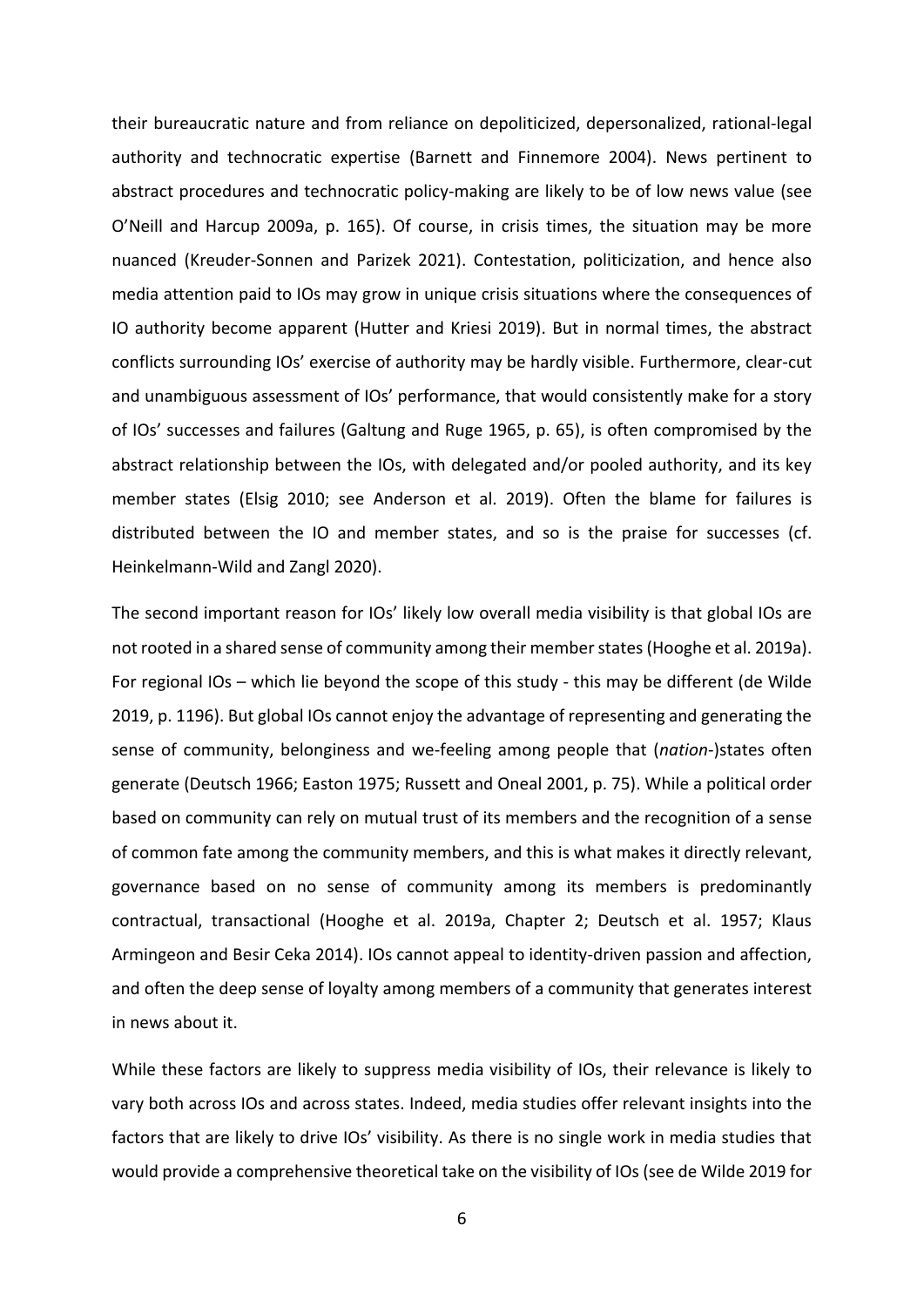a partial exception), I synthesize insights from three connected strands of literature to formulate an original framework. These are 1) the literature on news value (Galtung and Ruge 1965; Harcup and O'Neill 2001; O'Neill and Harcup 2009b), 2) the literature on (international) news flows (Segev 2015a, 2015b), and, the literature on the diffusion of news (Koopmans and Vliegenthart 2011). What these literatures share in common is the expectation that there are three key factors determining the media visibility of international political entities. *First*, the characteristics, or traits, of the source of information are essential. In our case, the source may either be an IO, or a country in which the IO operates or with which the IO is concerned (see also de Wilde 2019, p. 1196). *Second*, IO visibility is likely to be connected with the occurrence of distinct events pertinent to their work. Again, the events may either concern the IO as such, or the operations of an IO in a particular country or region. *Third*, IO visibility is likely to be affected by the relatedness of the IOs' work to the media audiences, via social ties or homophily mechanisms (Koopmans and Vliegenthart 2011; McPherson et al. 2001).

Connecting this framework with the literature on IOs, these three general factors identified in media studies translate into concrete expectations regarding the visibility of IOs *both across states and across IOs*.

My first hypothesis will concern variation across countries. The framework highlights why the 'attitude importance' of IOs (Dellmuth 2016, p. 677), and hence their media visibility, is likely to be higher in developing countries than in the developed countries. For one, across the developing world, IOs conduct significant operational activity and deliver tangible results in virtually all spheres of socio-economic development. The work of IOs, and their materially visible presence in the countries, represent significant opportunities for individual and collective socio-economic development. Moreover, IOs are important pools of expertise and information (Barnett and Finnemore 2004). Especially in low-income and low-capacity countries, IOs may represent an important source of insight and a natural body to refer to when reporting in media (Busch et al. 2020; Eckhard and Parizek 2020). To be sure, epistemic authority is a key feature of IOs in general (Zürn et al. 2012), but it is likely to make IOs more visible in media in those countries in which the asymmetry between domestic and international administration is largest. $3$  These are characteristics that make IOs directly

<sup>&</sup>lt;sup>3</sup> But see the discussion in Kreuder-Sonnen and Parizek (2021) for the case of the WHO and COVID-19.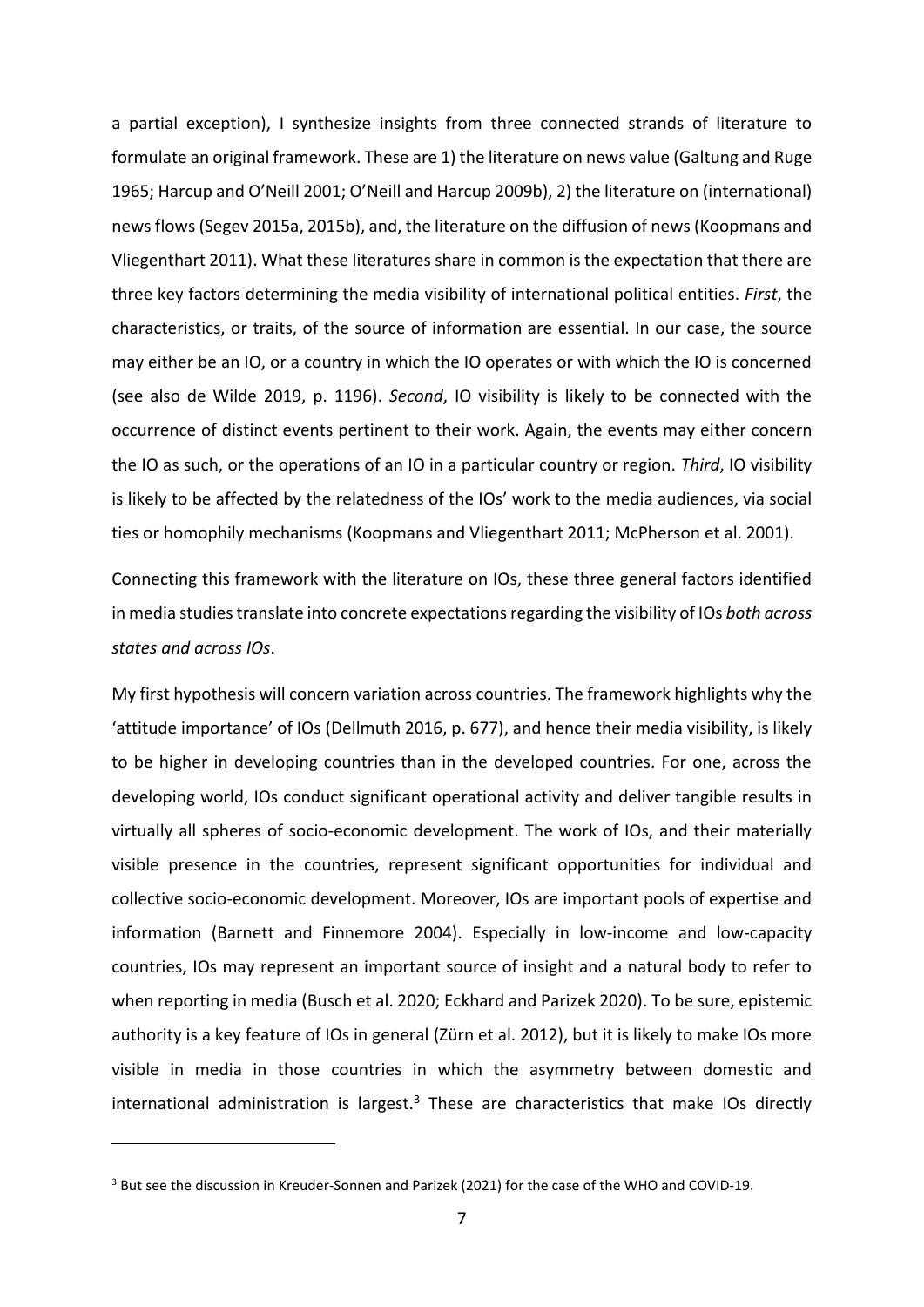relevant in the developing world. In the developing countries, they give IOs high status and endow them with a priori relevance, which is crucial for the news value of reporting on IOs. These characteristics are only rarely present in the developed world, and certainly to a much lesser extent.

Second, distinct media-attractive events are also likely to occur more frequently in countries of IOs' operations. To be sure, decisions by the UN Security Council or major intergovernmental conferences will resonate worldwide (though certainly not the least in regions directly affected by the decisions). In the aggregate, however, most events related to IOs are likely to pertain to very concrete activities of IOs, such as the building of large infrastructure projects, peace-keeping operations and (violent) engagements associated with them, etc.

Third, relatedness factors are likely to play weak roles for IOs in general (de Wilde 2019, p. 1196), perhaps with the exception of the ties of staff working in headquarters or regional and national offices. At the same time, in reporting on IOs, social ties and homophily mechanisms may play a role in reporting on events related to IOs in specific countries and regions. The mechanisms of relatedness should lead to that such events will be more likely reported in similar or closely tied foreign countries than in countries more different and distant. Once again, thus, the mechanism points in the direction of likely higher media visibility of IOs in low-income countries.

All these three mechanisms point in the same direction, as reflected in my first hypothesis:

**H1**: *International organizations are likely to be more visible in countries at lower levels of socio-economic development.*

My second hypothesis pertains to variation across IOs. Based on the literature on the authority of IOs, we can expect that more media visibility will be enjoyed by IOs with significant authority – political or epistemic authority – (Zürn et al. 2012; Liese et al. 2021; cf. Ecker-Ehrhardt 2012). It is these IOs the words and deeds of which are likely to prove impactful, and therefore media-relevant. At the same time, the logic of my theoretical framework points to the importance of the visibility of IOs in their everyday operational work.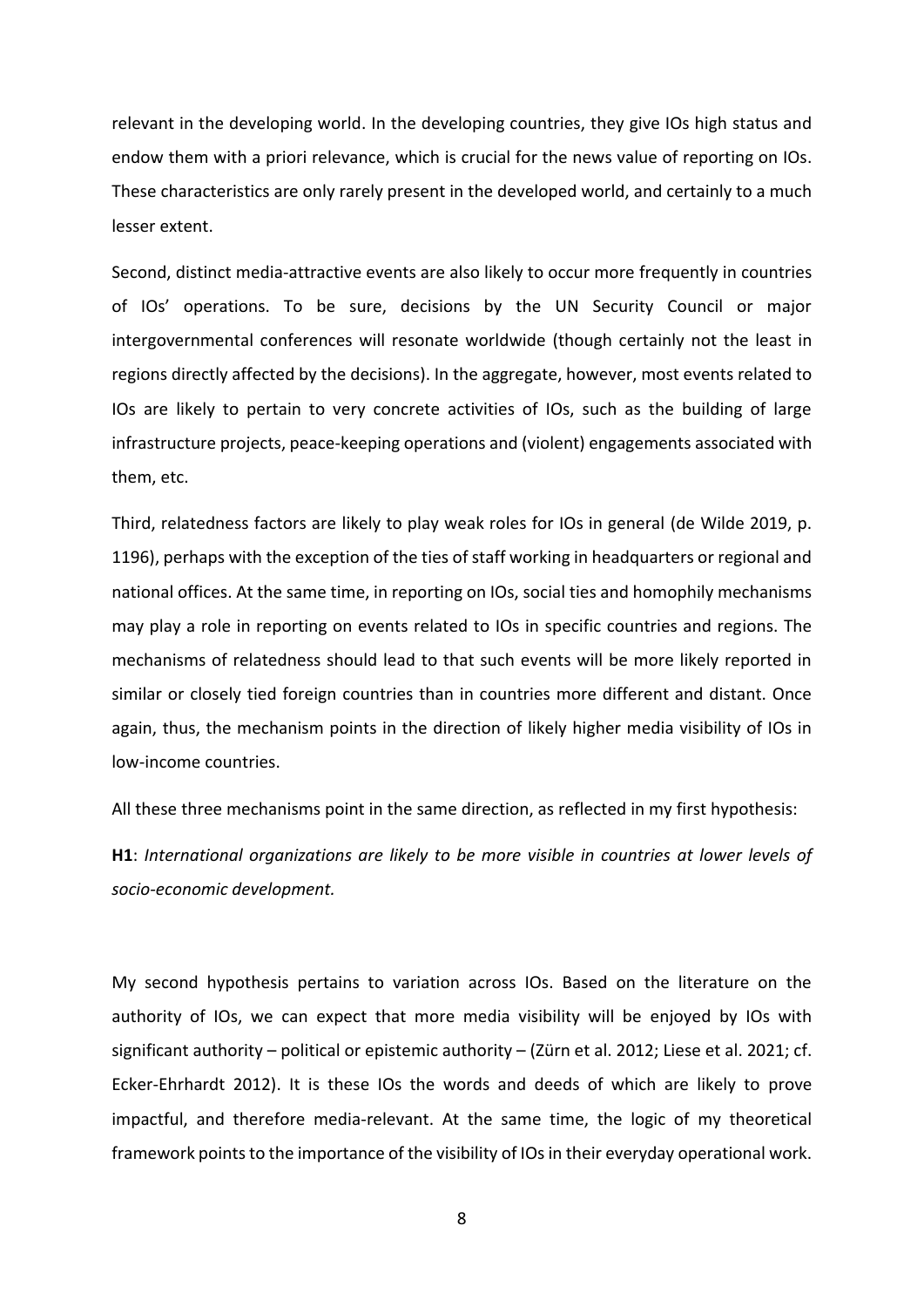Even organizations with relatively little delegated or pooled authority may be highly media attractive if they conduct work materially visible in the countries of their operations. To be sure, sizable activities often require centralization and delegation (Abbott and Snidal 1998). But conceptually political authority (and even more so epistemic authority) is distinct from implementation work. As a result, I argue that variation across IOs is likely to depend on the size of IOs' operational activities and their material resources. Because I will not be able to assess empirically the *epistemic* authority of the 35 IOs in this paper, I focus my second hypothesis on their *political* authority and *operational* activity:

#### **H2A**: *Visibility of IOs increases with their political authority*.

**H2B**: *Visibility of IOs increases with the size of their operational activity*.

Before moving to the empirical part of the article, I should highlight that there are three studies which I am aware of that estimate, in a quantitative manner, systematically the coverage of (several) IOs in news across (several) countries. First, there is an article by Schmidtke (2019) who studies, systematically over sixteen years, the coverage of 3 IOs in quality press in four democracies. Using media coverage of IOs, Schmidtke seeks to understand elite legitimacy communication pertinent to IOs. Second, Rauh and Zürn study four economic IOs' coverage in three major international and two national newspapers over 21 years (Rauh and Zürn 2019). Third, Parizek and Stephen use measures of media visibility of more than 30 IOs, over twenty years, as a moderating factor in their analysis of the patterns of IO secretariats' staffing, showing that highly visible IOs have systematically different (more representative) patterns of country representation in secretariats than lowly visible IOs (Parizek and Stephen 2021). There are also other studies that focus on different types of texts than media, in relation to IOs, such as parliamentary interventions (Rauh and de Wilde 2018) public speeches (Rauh et al. 2019), or annual reports (Dingwerth et al. 2020). On the case of the EU, a theoretical discussion of the logic of media coverage has been proposed, though so far without systematic empirical data (de Wilde 2019; see also Marquart et al. 2018). While the existing literature contributes a number of insights useful for my purposes, no study I am aware of measures and theoretically accounts for how much attention media pays to numerous IOs across a large number of countries.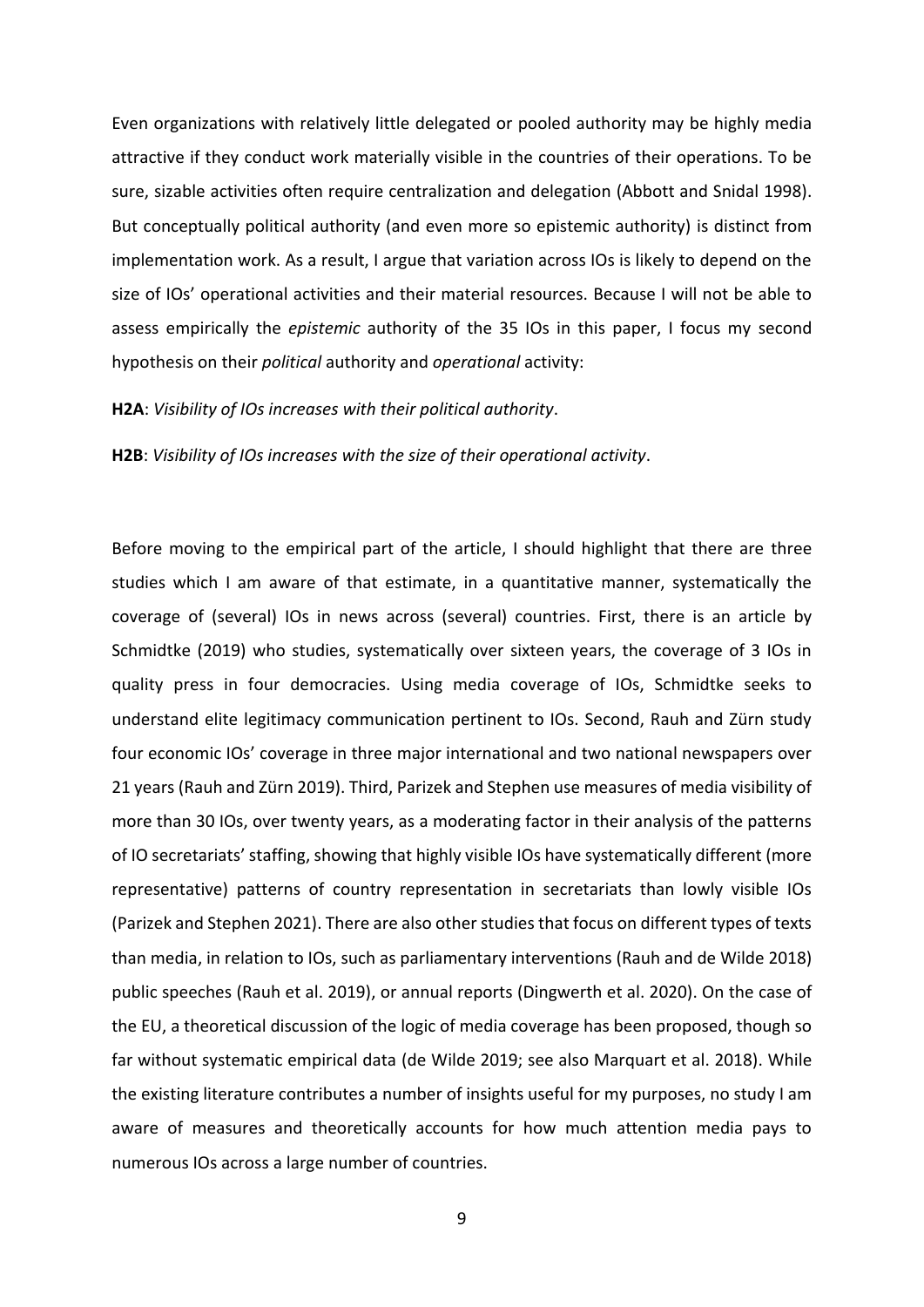## 3. Measuring the visibility of 35 IOs across 150 countries

I now turn to the presentation of empirical data I will use to test the theoretical expectations. The analysis maps the media visibility of the entire United Nations System, with its 1) main bodies, 2) its programmes and funds (e.g. UNDP, UNICEF), 3) the 15 UN specialized agencies, including the World Bank and the IMF, but also e.g. the WHO, IMO, WIPO, WMO, as well as 4) eight IOs that are officially 'UN-related' in the classification of the UN System (e.g. the WTO, IAEA, IOM). This is by no means a complete list of globally relevant IOs, but it covers the very core of global governance. In addition, five global IOs unrelated to the UN, but covered by in earlier studies by Hooghe et al. (2019a), are also included (e.g. Global Environmental Facility and the Permanent Court for Arbitration). The appendix to this article (**[Table](#page-32-0)** *3*) contains the full list. In the coding, separate codes were devised for the main bodies of UN: Security Council, General Assembly, Secretariat, ECOSOC, and ICJ, but in the analysis these are all subsumed under the UN label. The same applies for World Bank's subunits. The measurement period is restricted to the pre-Covid years 2018-2019.

The key source I use to monitor media content across the world is GDELT, or the Global Database of Events, Language, and Tone (GDELT 2019). GDELT is unique in that it covers, at least to some extent, media in virtually all countries of the world. While, later on, I refer to 150 countries, disregarding data for very small states with few article observations, the underlying source covers virtually the entire world. With more extensive data collection in the future, more countries can be included in my analysis. The geographic scope of commercial news aggregators (e.g. Factiva) is limited to several dozen countries. This also applies to commercial application newsapi.org, with 54 monitored countries. It also partly applies to the source closest to broad enough coverage, the 84 national and linguistic variants of Google News. GDELT processes the content of around 60 000 media outlets, literally worldwide, and publishes openly the results of these procedures. These results, amounting to around 0.5 million articles processed every day, contain large amount of information extracted from the articles by GDELT itself, but most importantly it also provides URLs of each of the processed article. This is the key information I use to access the full-text of a representative sample of these articles, download them, and process them using my own algorithms.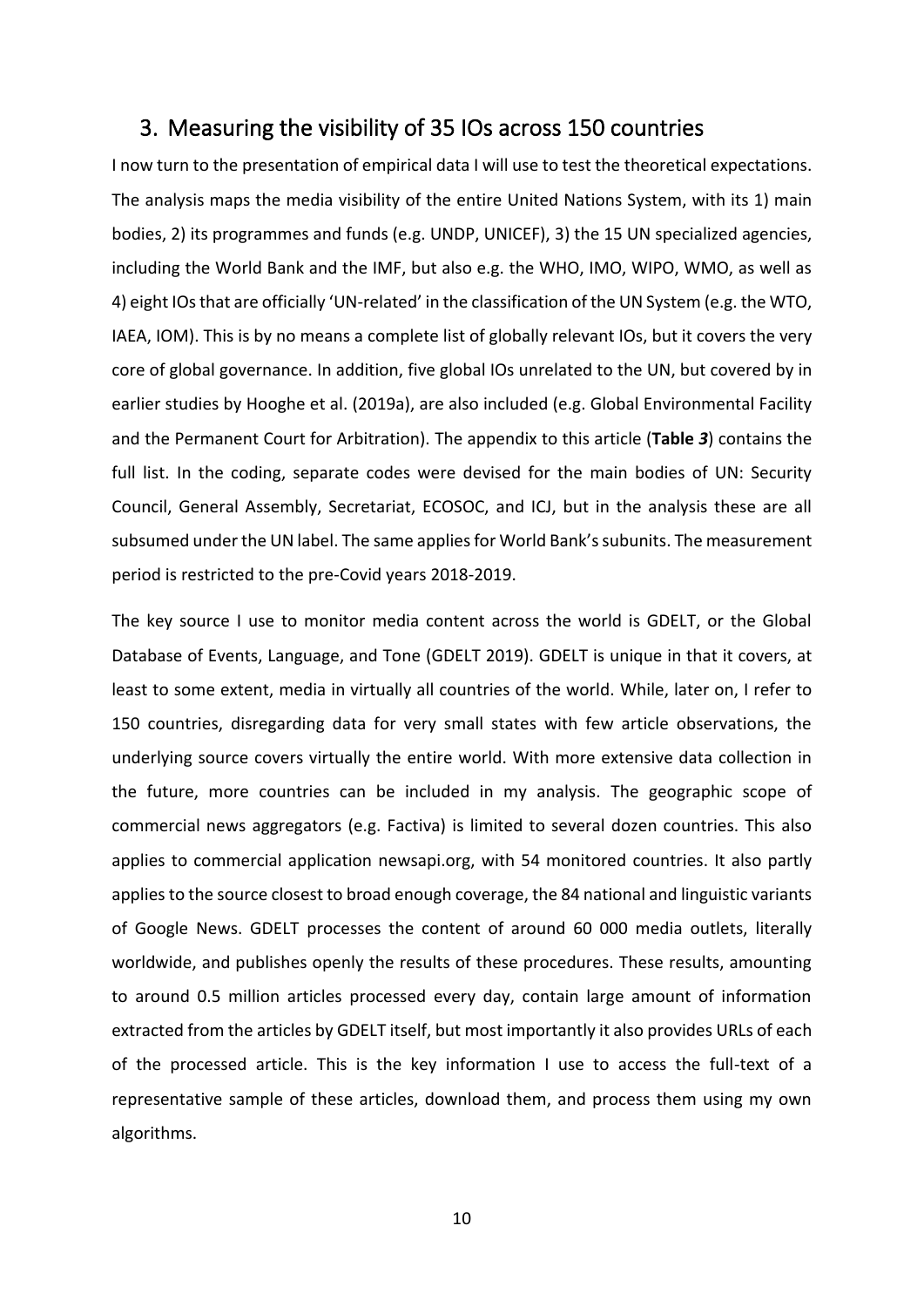One problem with GDELT is its extreme inclusiveness with regard to sources covered. To remedy this problem, I collected systematic data on website rank of all the sources covered by GDELT as estimated by Amazon Alexa Web Information Service (AWS)(2021). This unique commercial service tracks numbers of visitors and their behaviour on millions of domains across the world, including with regard to audience geography. I use AWS to filter the sources covered by GDELT drastically, and only keep in the analysis media outlets that rank 500<sup>th</sup> or better in at least one country. Further, because most media outlets have at least some readership in more than one country, I only include an outlet as a source in those countries in which the website achieves this ranking. That is, the majority of the around 60 000 websites tracked by GDELT is discarded, and my analysis is based on the content of articles from 2653 domains that show significant relevance in the audience countries. From these domains, a random sample of articles is selected for download and processing. Further significant reduction of data used in this article is due to the limits on automatic translation of the texts download. The translation is performed by Google Translate, and for this article more than 692 000 non-English articles have been translated.

A more comprehensive note on the sampling procedure is due at this point. The sampling strategy I employ combines three sampling procedures (Daniel 2011, Chapters 5–6). The very first step is based on availability/convenience sampling, where I rely on sources tracked by GDELT, the only data source available that provides the requisite coverage of online media in around 200 countries. Second, purposive sampling strategy is implemented by filtering out from the dataset only those media outlets that achieve certain volume of readership, based on the AWS estimates of audience geography. These two steps establish the universe of online media content I am interested in. Third and finally, I download, process, and analyze a representative (random) sample of articles that passed through the first two steps. In this article, this procedure leads to a set of 869 102 articles. These articles form a representative sample of around 2% of all the articles that satisfy the criteria outlined above, from 307 randomly sampled days in 2018-2019. Furthermore, I exclude from the analysis media in countries with less than 1 million inhabitants and less than 1bill. USD of GDP, because of the very low numbers of analyzed articles for these countries. This reduces the set of countries covered from close to 200 to 150 countries.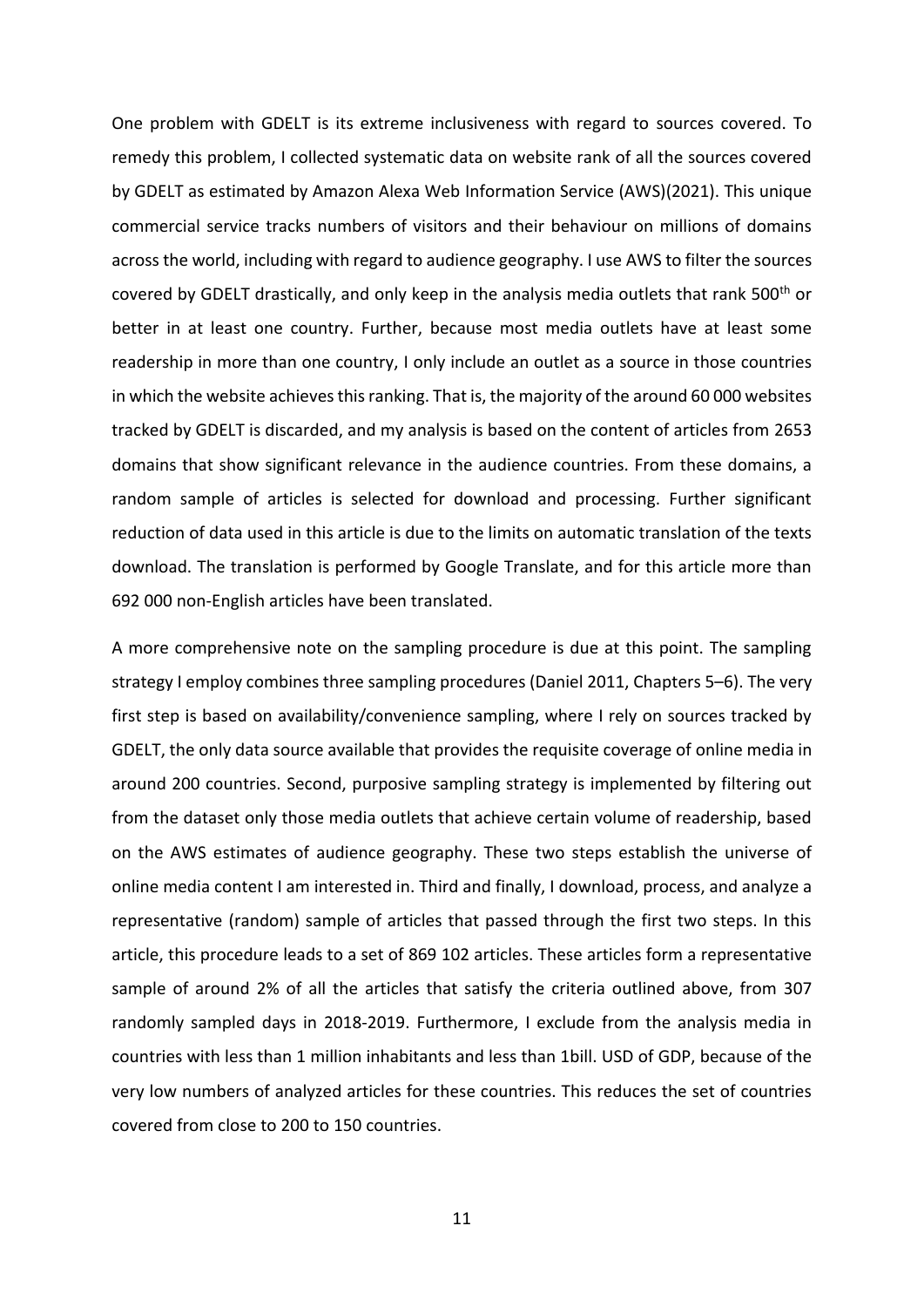The sampling procedure, in particular its first part, carries a risk of a possible bias for my effort to estimate the visibility of IOs in media. Countries differ by orders of magnitude in the sizes of their media markets. This is also translated into the widely varying numbers of outlets covered in GDELT. If the media systems are differently structured, reflecting major differences in the size of countries' economies, any comparative analysis of media content can be influenced by this inherent structuration differences. It could be argued, for example, that these differences may lead to that different types of media outlets are covered for different countries. While in economically smaller countries the few, general, top media are tracked, in larger countries, with more structured media markets, also more specialized outlets are tracked. This could disfavour large countries, in terms of IO visibility, if IOs appeared, on average, in higher ranking media outlets.

To mitigate these risks, I employ two strategies. First, in the explanatory analysis below, I use a set of controls to account for media and article characteristics. Most importantly, I evaluate the general exposure of media, across countries, to foreign news. Second, the sampling procedure described above, whereby only media outlets ranking above certain country threshold are used, lowers the variability of the underlying media outlets population. Considering the outlets of the 869 102 articles analyzed in this text, audience geography data from the Amazon Alexa website ranking indicate a great deal of variation in the outlets covered by GDELT, across countries. For example, it covers 136 media outlets that rank in TOP500 in the US, 111 in Mexico, 29 in Cuba and Iraq, and 14 in Albania and Mozambique. These are significant differences, but they are still much smaller than if the TOP500 selection criterion was not applied. This sampling procedure then ensures maximum homogeneity across countries, while still reflecting the enormous differences that exist between countries' media systems.

Out of the 869 102 articles I analyze, 176 972 were originally in English language. The remaining 692 130 were automatically translated into English from one of 62 languages of the media outlets, using an API accessing programmatically Google Translate capabilities on a large scale. The other most frequently occurring languages in the data source, beyond English, are Spanish (103 802 articles), Arabic (60 900), and Chinese (54 548). Among the least frequently occurring languages still covered were, for example, Malay (105), Swahili (135), or Punjabi (129 articles).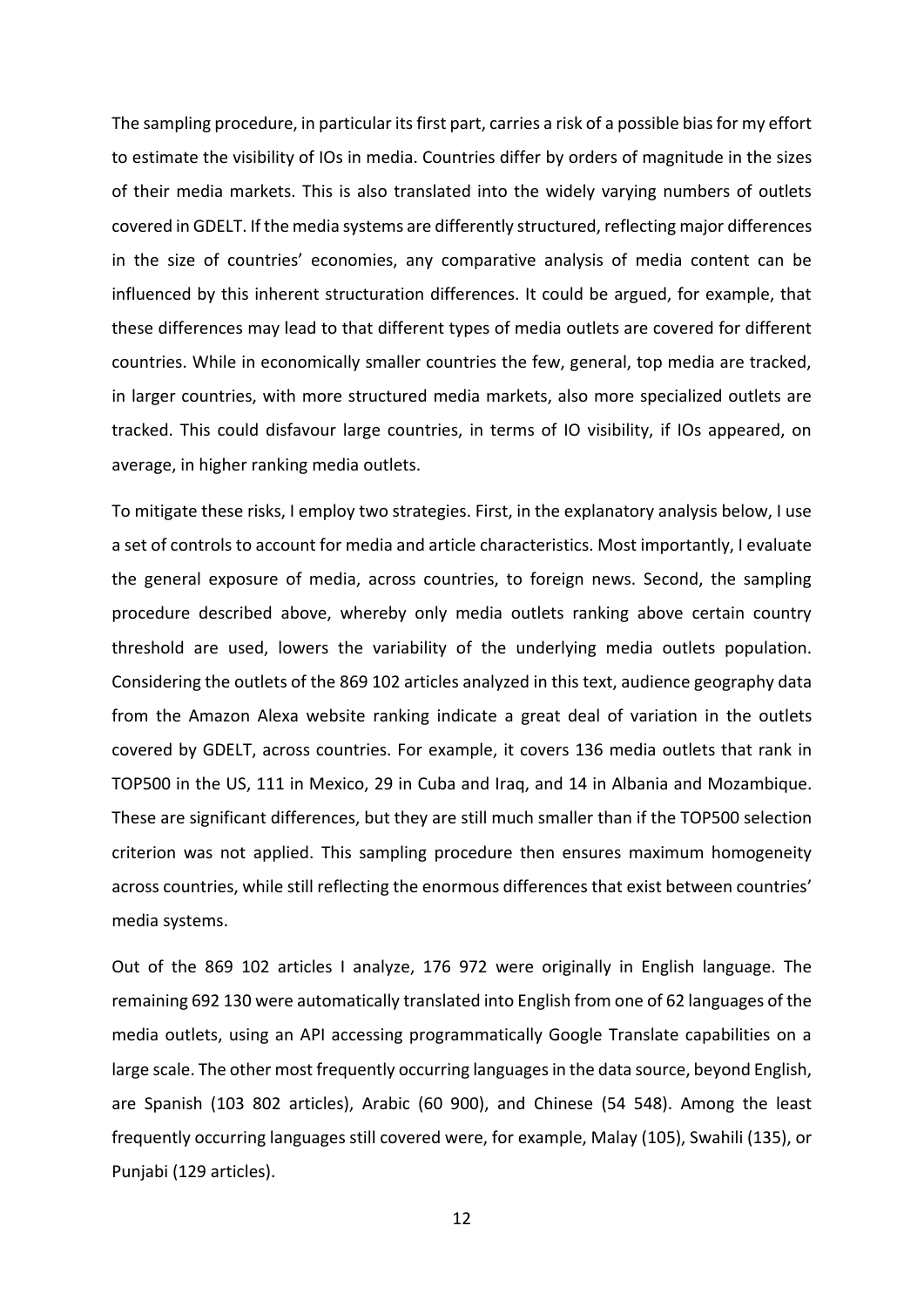For each of the close to 900 000 articles, I use a natural language processing script (in R) to extract the counts of explicit references to one or more of the IOs in my sample. My algorithm detects the presence of the names of all the IOs in English, typically their full name and the abbreviation.<sup>4</sup> Regular expressions were used to maximize the accuracy of measurement, allowing the capturing of, for example, the abbreviation *UN* without conflating it with instances in which the string "UN" forms a part of a word (e.g. *un*balanced, M*un*ich). My approach disregards grammatical structure or further nuance in the underlying texts (Grimmer and Stewart 2013, p. 272).

Let me now turn to basic descriptive statistics regarding the relative visibility of IOs, globally. From the 869 102 articles, a reference to at least one IO from the list of 35 was made in 38 972 articles (4.5%). **[Table](#page-12-0)** *1* shows the twenty most frequently occurring IOs. The ranking is led by the UN, by a wide margin, with a reference in 23 700 articles (2.7%). UN occurs in media more than five times as frequently as IMF, second on the list, and eight to nine times as frequently as the third WHO and fourth World Bank.

| Rank           | <b>IGO</b>      | Articles with a reference | Rank | <b>IGO</b>   | Articles with a reference |
|----------------|-----------------|---------------------------|------|--------------|---------------------------|
| 1              | UN              | 23700                     | 11   | <b>IAEA</b>  | 525                       |
| $\overline{2}$ | <b>IMF</b>      | 4432                      | 12   | <b>FAO</b>   | 471                       |
| 3              | <b>WHO</b>      | 3057                      | 13   | <b>UNDP</b>  | 349                       |
| 4              | <b>WB</b>       | 2695                      | 14   | ICJ          | 344                       |
| 5              | <b>UNESCO</b>   | 1940                      | 15   | <b>WFP</b>   | 341                       |
| 6              | <b>WTO</b>      | 1497                      | 16   | <b>IOM</b>   | 297                       |
| 7              | ICC             | 1251                      | 17   | <b>OPCW</b>  | 279                       |
| 8              | <b>INTERPOL</b> | 875                       | 18   | <b>ITU</b>   | 222                       |
| 9              | <b>UNICEF</b>   | 826                       | 19   | <b>UNFPA</b> | 162                       |
| 10             | <b>ILO</b>      | 533                       | 20   | <b>ICAO</b>  | 147                       |

<span id="page-12-0"></span>**Table 1: TOP 20 most frequently occurring IOs**

The data enable me to provide a preliminary test of the second hypothesis which presumes that IO visibility is connected with its political authority (H2A) and the size of its operational

<sup>4</sup> I do not use the IO abbreviation for the WHO, though, because my procedure cannot ensure a clear distinction of the IO name and the interrogative pronoun.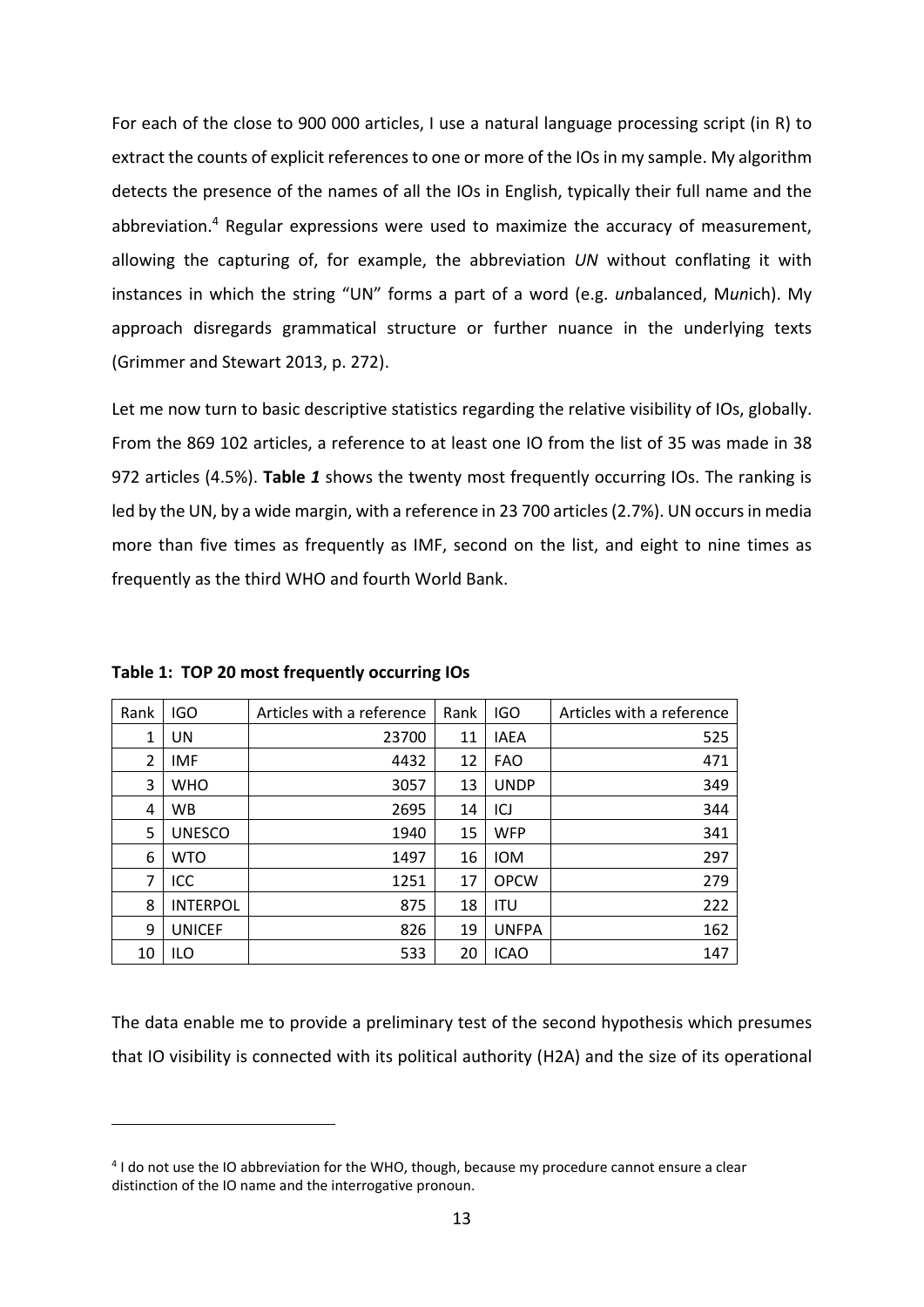activities (H2B). To evaluate the former, I use the Hooghe et al. (2019a) data on IO authority delegation and pooling. To evaluate the latter, I use the data on the number of general services (support) staff working across all the bodies of the United Nations, including all specialized agencies, in all individual countries. This data has been used previously as a measure of IOs' operational activity (Parizek 2017; Parizek and Stephen 2021). Unfortunately, each of these datasets only covers a part of the list of 35 bodies I study here, and they do not overlap fully.

In **[Figure](#page-14-0)** *1A*, IO visibility – the overall number of articles referring to the IO, globally (log 10) – is plotted against IO authority, measured as the average of delegation and pooling scores in the Hooghe et al. dataset (2019a). The figure confirms a strong relation between the two variables. It also shows, however, a significant outlier – the UN – with high visibility but only below-average authority within the sample. In **[Figure](#page-14-0)** *1B*, I plot IO visibility against the data on the number of non-HQ UN general services (support) staff. The figure highlights an even stronger relationship, with an almost perfect match between general services staff, as a measure of IOs' operational 'boots-on-the-ground' activities, and their visibility. It should be highlighted, though, that the staff data only cover the UN and its funds and specialized agencies, even excluding the World Bank and the IMF, so the sample is not fully comparable to that in **[Figure](#page-14-0)** *1A*. Furthermore, again the UN Secretariat garners a visibility premium, compared to all other bodies.

The visual representation in **[Figure](#page-14-0)** *1* seems to support both hypotheses H2A and H2B. Intuitively, these key characteristics of IOs – their formal political authority and their size of operational activities – are strongly connected with their visibility. Especially due to the unique role of the UN as a clear outlier in **[Figure](#page-14-0)** *1A*, hypothesis H2B seems to garner even stronger support in the data than H2A. Moreover, the association of visibility with authority is much weaker when we consider delegation and pooling as orthogonal dimensions of authority, instead of merging them in a summative index (Hooghe and Marks 2015). **[Table](#page-33-0)** *4* in the Appendix shows results of OLS models with authority and staff size as predictors of media visibility, supporting the notion of a strong connection of visibility with operational activity of IOs and a clearly present, yet weaker and more nuanced relationship with authority.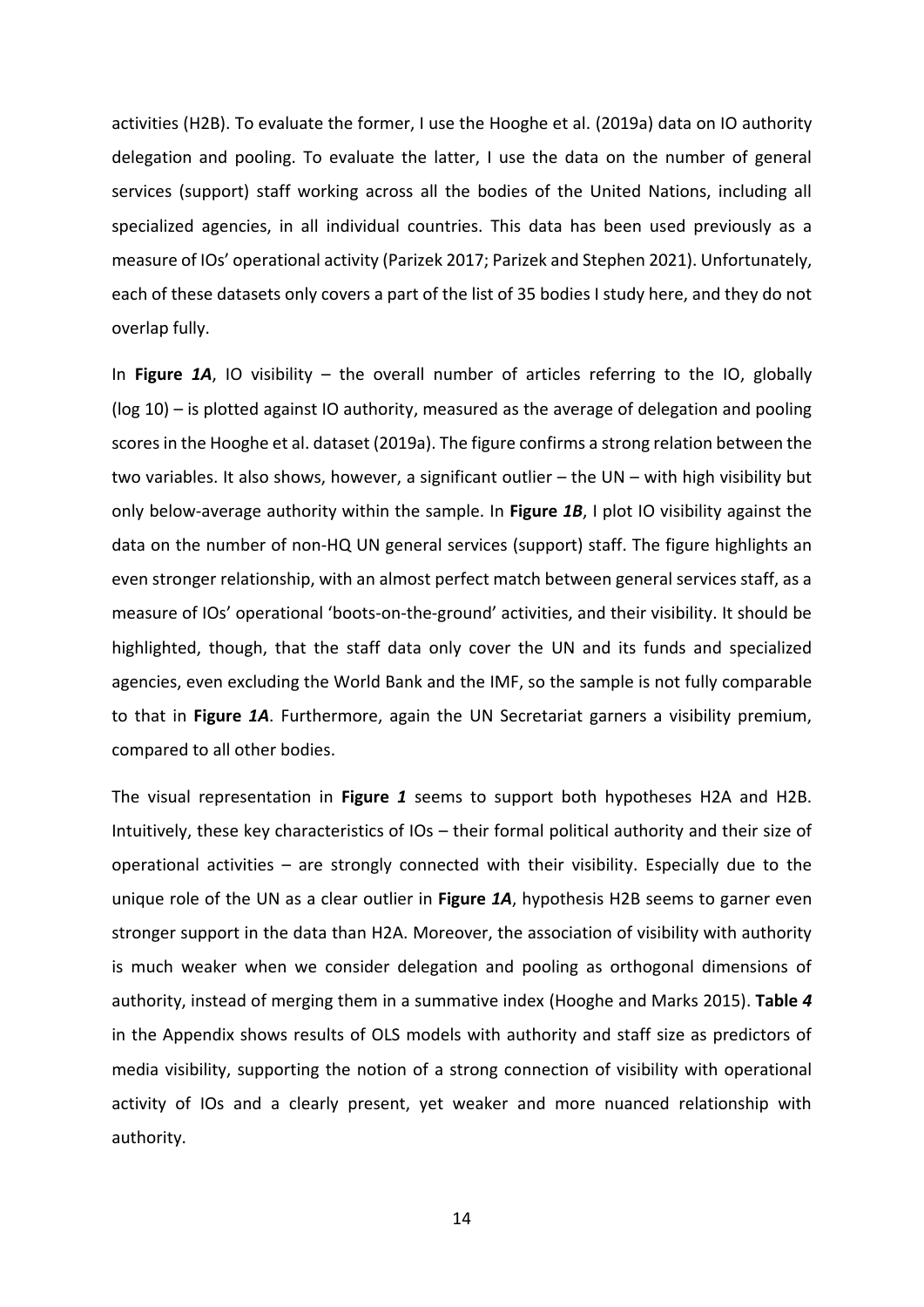

#### <span id="page-14-0"></span>**Figure 1: IO visibility as given by political authority and operational activity**

Interpreting the overall visibility figures of IOs, the 2.7% of articles making a reference to the UN, globally, is fairly close to the visibility of Australia or Italy, in the same media outlets covered here (I performed an analogous analysis of media visibility for countries, and this comparison is based on it). The 0.5% of articles making a reference to the IMF makes it comparable, in visibility, to countries such as Morocco or Romania. The 0.35% for the WHO and 0.3% for the World Bank are comparable to, for example, Czechia or Kazakhstan.

While I have not set up any fixed criterion for what constitutes high or low visibility of IOs, the overall score of 4.5% of articles making a reference to at least one of the 35 bodies covered appears like a fairly substantial number, though the comparison of the visibility of any other IO than UN to countries is much less favourable. Moreover, it should be clear that the majority of articles is not primarily *about* the IOs, but may only make a reference to them, e.g. to a particular report. This is perfectly in line with the interest of this article, because these are typical instances in which IOs are referred to as sites of epistemic authority (Zürn et al. 2012). But the interpretation of the figures needs to take this into account.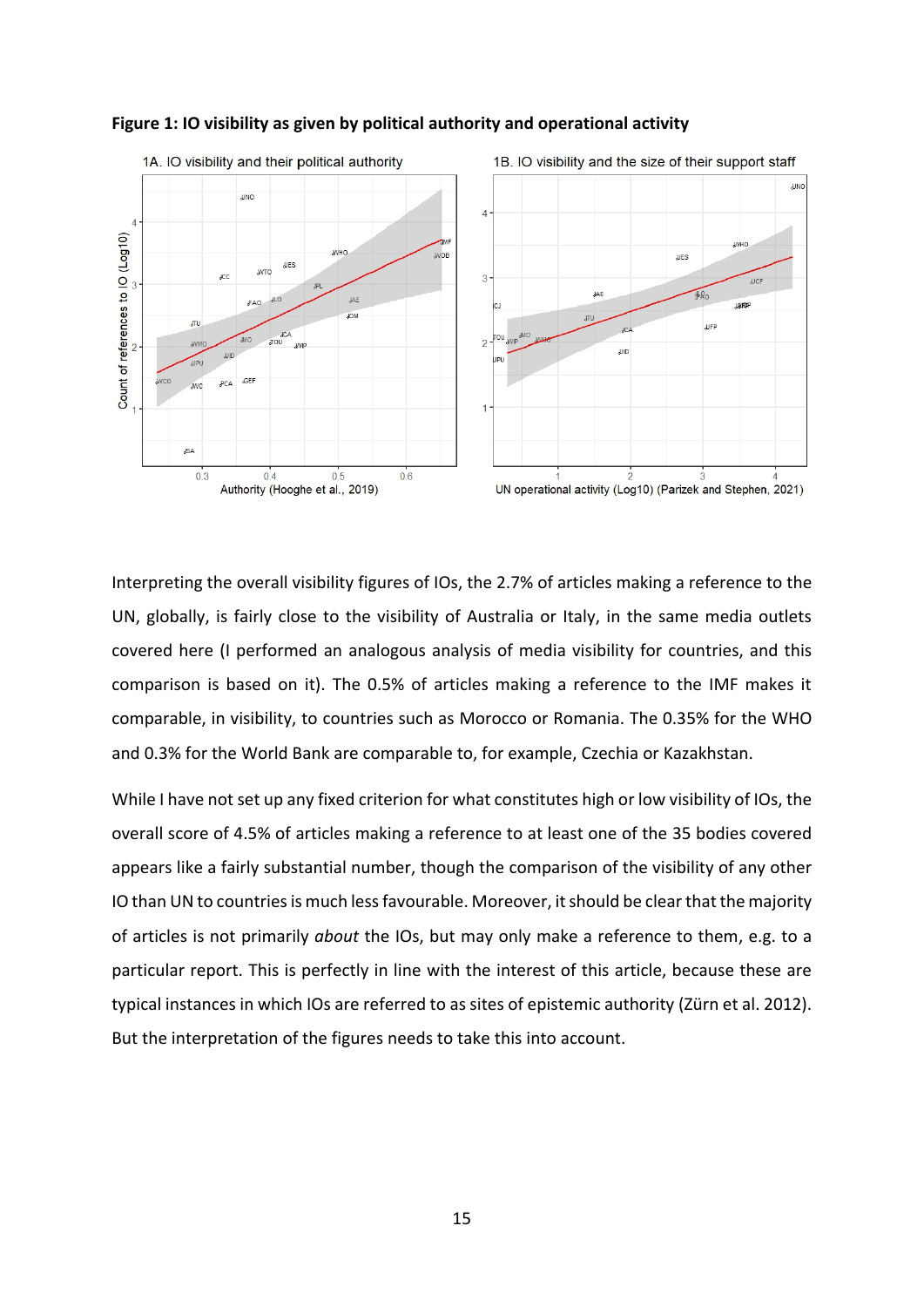## 4. IOs' visibility across countries: 'boots-on-the-ground' activity as the driver

I now turn to the test of hypothesis H1, embodying the part of the theoretical framework pertinent to IO visibility across states. The core prediction of the theoretical framework is that IO visibility is likely to be negatively associated with countries' level of development broadly defined – economic development, human development, and governance quality. Because of the relative sparsity of references to most of the IOs covered, in the main analysis I combine data on visibility of all IOs. In addition, though, I also show separate models for four of the relatively highly visible individual IOs: the UN, the World Bank, the WTO, and the IAEA. The first two are prime examples of IOs with significant operational activity in developing countries, and the theoretical framework developed above should fully apply to them. In contrast, the WTO and the IAEA are the most visible programme IOs from my sample, with little operational activity in developing countries. For these two, therefore, my theoretical framework is relatively least likely to apply. This variation can help us shed further light on the validity of my theoretical framework.

Perhaps the best starting point for the evaluation of H1 is a simple bivariate plot. In **[Figure](#page-16-0)**  *[2A](#page-16-0)*, I relate IO visibility in a country to the value of its UNDP Human Development Index (HDI) as the most comprehensive measure of human development (United Nations Development Programme 2019).<sup>5</sup> The visual representation of the relationship shows clearly that the higher the HDI score of countries, the lower the share of news articles referring to IOs. In **[Figure](#page-16-0)** *2B*, the picture is replicated with values of countries' government effectiveness scores as estimated by the World Bank (2019). Again, the graph shows a strong negative association between the variables. Countries more advanced in terms of human development and in terms of governance capacity show significantly lower visibility of IOs than countries that score lower on these indicators. An almost equal picture emerges when we use a simple measure of countries' wealth, GDP *per capita*, as I show further below*.*

My argument is not that visibility of IOs is associated with exactly these specific variables, through a particular narrow mechanism. My theoretical framework presumes that it is the

 $5$  The index synthesizes three components: health, education, and economic wealth.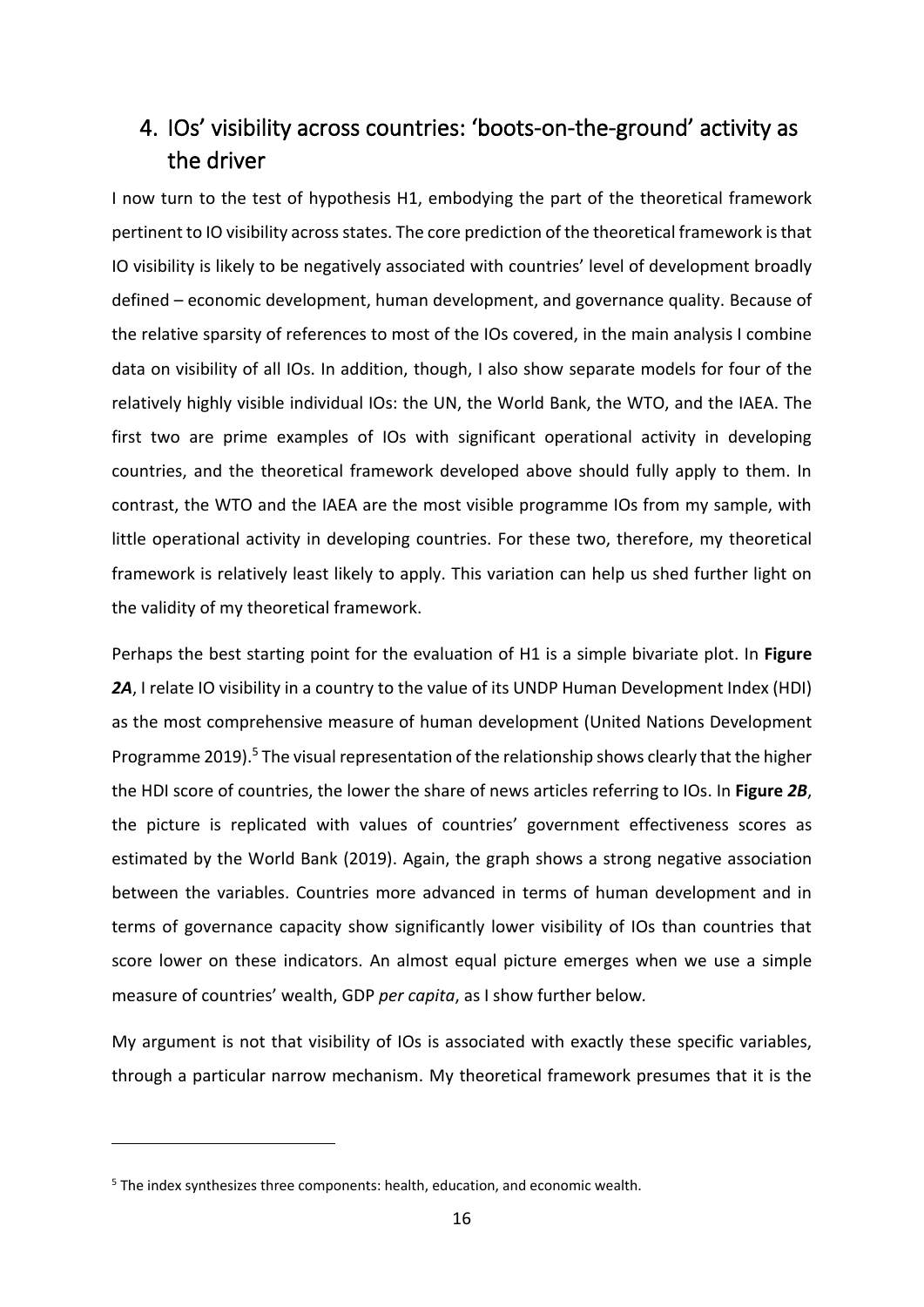general level of socio-economic development that matters – inherently multidimensional, with human development, economic development, and governance capacity aspects. It is countries that are weaker on these measures of development success in which media show significantly higher propensity to report on IOs.



<span id="page-16-0"></span>**Figure 2: IOs' visibility and countries' human development and governance quality**

I now turn to a more systematic multivariate test, using a set of logistic regression models. Because a particular article can be read in more than one country, if the audience geography data from Amazon Alexa indicate so, the logistic regression models are on article-country rather than article level. The 869 102 articles mapped thus translate into close to 1 500 000 observations. I conducted a series of robustness tests to check whether my results apply across various specifications of the media outlets, e.g. only counting media that are read in, say, fewer than five countries, in only one country, ranking in TOP100 in a country, rather than TOP500, and so on. These tests are not reported in this paper but I identified no notable differences. In all the models, I cluster (robust) standard errors by country and by the media outlet.

To test my hypothesis H1, I use three alternative core independent variables, corresponding to three main aspects of socio-economic development: the country HDI, its governance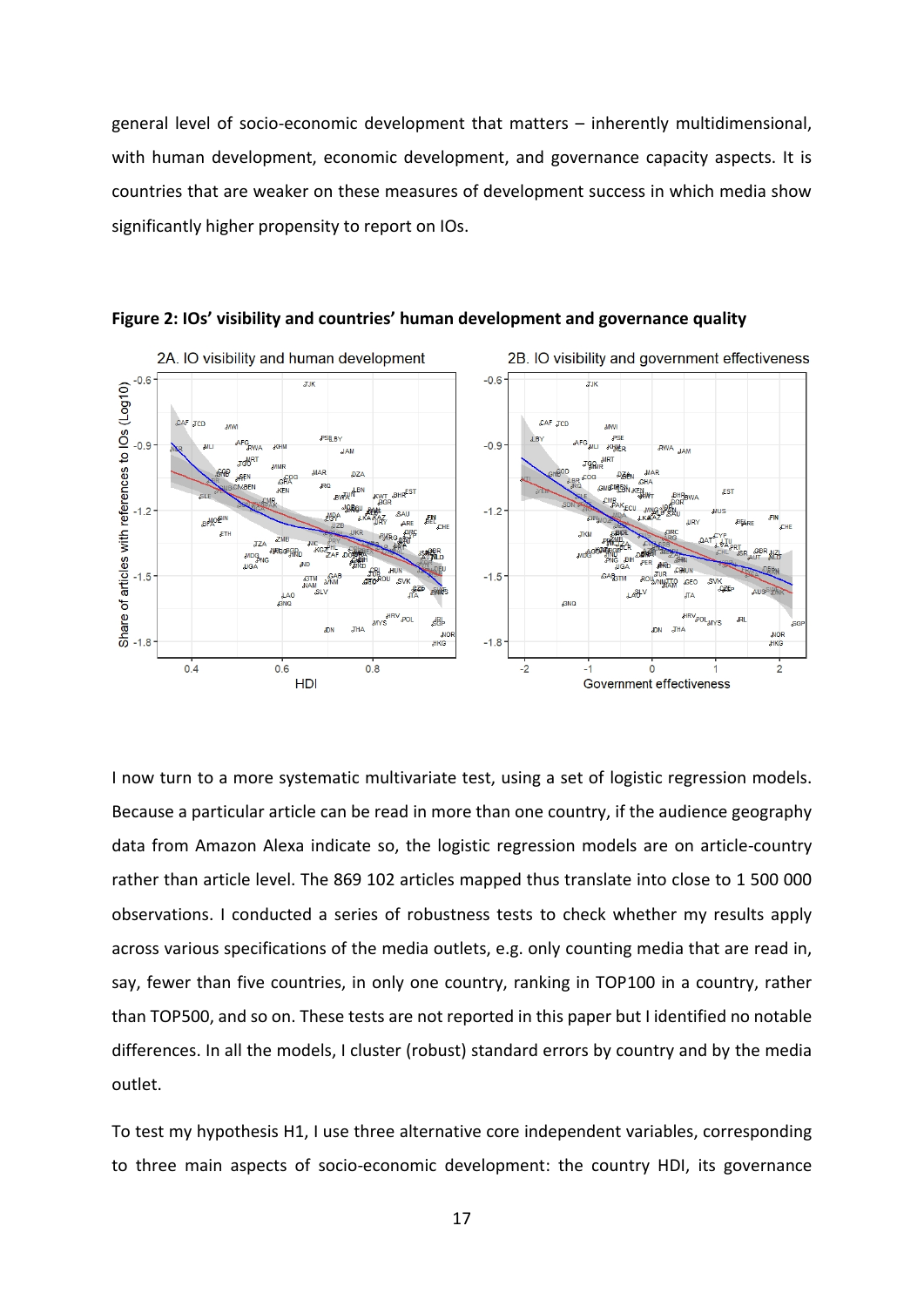effectiveness score, as presented in Figure 2 above, and the country GDP *per capita* (log 10). I also introduce to the models several controls pertaining to the characteristics of the countries and, equally importantly, to the characteristics of the media outlets and individual articles.

From the country characteristics I include, first, information on country economic size, its GDP (log 10). Societies in larger countries can be presumably less interested in information on IOs, because of the sheer volume of reportable (newsworthy) activity at home. Second, I include the Polity IV democracy score to account for variation across political regimes. Democracies are said to be more interested in institutionalized cooperation (Mansfield et al. 2002).

There are four controls related to the characteristics of the media and articles. First and most importantly, I add information on the exposure of countries to foreign news (variable *Foreign news media coverage*). The variable captures the share of news, for each country, that contain a reference to at least one foreign country. I constructed this measure using the same news content dataset used here to measure the visibility of IOs. Instead of references to IOs, though, I counted here references to foreign countries. This is an important addition, because it controls for the possible heterogeneity of media outlets that I am able to track, across countries. It is conceivable that GDELT, as my primary source from which I sample media outlets, tracks more foreign-interested media in some countries (e.g. the less developed ones) than in others. By including this measure of foreign news exposure, I am able to control for this eventuality. Second, I add information on each media outlet country rank. More reporting on IOs could be associated with higher ranking (more widely read) or lower ranking media outlets. Third, I add a control for full-text length of each article. Fourth and finally, I include a dummy for whether the article was written in English or underwent, for the purposes of my analysis, automatic translation. All the variables are standardized, so that their *Beta* coefficients are directly comparable.

In **[Table](#page-19-0)** *2*, I report the results of seven logistic regression models. In the core overall Models 1-3, the dependent variable scores 1 if any of the 35 IOs is mentioned in the article and 0 otherwise. All models have the same specification, including all the controls identified above, but each uses a different key predictor of interest. In Model 1, the predictor is countries' *HDI*. In Model 2, countries' *Government effectiveness*scores are used. Finally, in Model 3, it istheir *GDP per capita (log 10)*. All the models show substantively identical results, so I will report on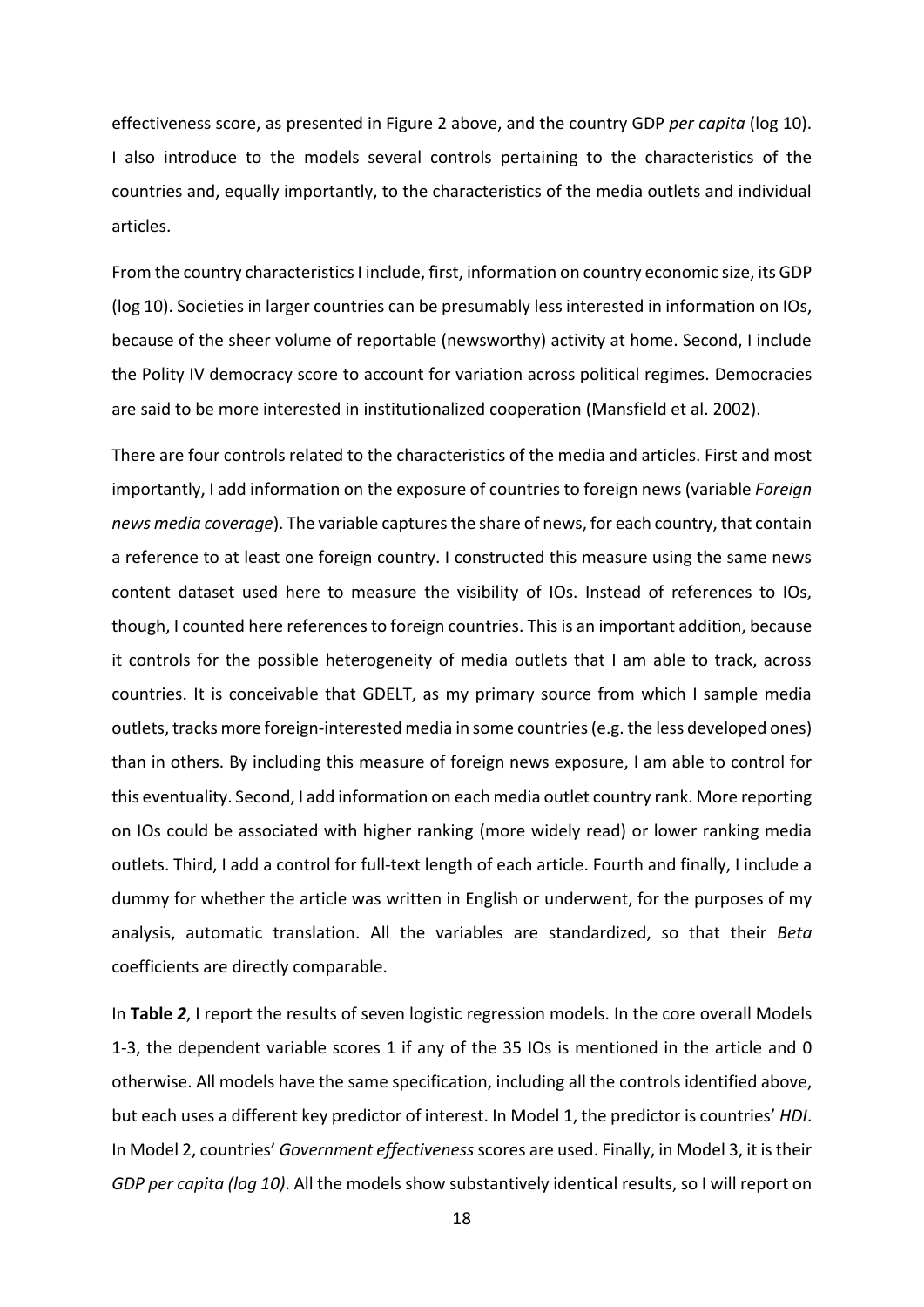them combined. First, across all the models, the key predictor of interest – a measure of a country's socio-economic development – shows a strong and significant association with IO visibility. For each of these predictors, it holds that a one-standard deviation increase in the value of the predictor is associated approximately with a 10-15% decrease in the predicted probability of IO occurrence (based on exponentiated coefficients). From the controls, there is a strong association with the variable *Foreign news media coverage*, capturing the general exposure/openness of the media outlets in the country to foreign news. Finally, articles referring to IOs are significantly longer than average, as reflected in the variable *Full-text length*. Other control variable do not show significant associations with IO visibility in these model settings.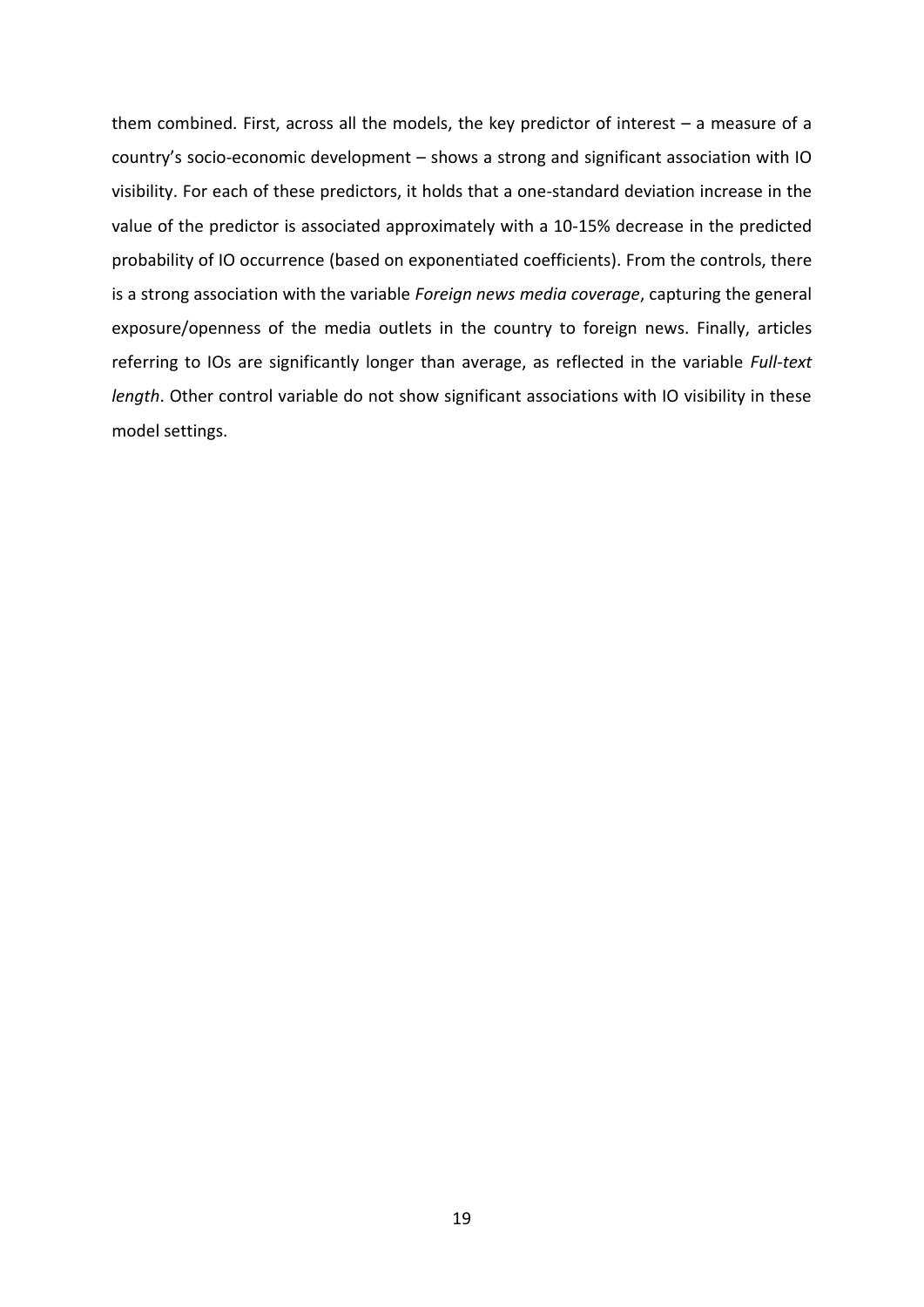<span id="page-19-0"></span>

|  |  | Table 2: Logistic regression results |  |
|--|--|--------------------------------------|--|
|--|--|--------------------------------------|--|

|                                                |                        | All IOs                |                       | UN                                                                               | WB                     | <b>WTO</b>            | <b>IAEA</b>            |
|------------------------------------------------|------------------------|------------------------|-----------------------|----------------------------------------------------------------------------------|------------------------|-----------------------|------------------------|
|                                                | (1)                    | (2)                    | (3)                   | (4)                                                                              | (5)                    | (6)                   | (7)                    |
| HDI (std.)                                     | $-0.130*$<br>(0.040)   |                        |                       | $-0.107$ *<br>(0.038)                                                            | $-0.311***$<br>(0.050) | $-0.134$<br>(0.081)   | 0.198<br>(0.247)       |
| Government<br>effectiveness<br>(stat.)         |                        | $-0.166$ **<br>(0.050) |                       |                                                                                  |                        |                       |                        |
| GDP pc (log 10)<br>(stat.)                     |                        |                        | $-0.140*$<br>(0.043)  |                                                                                  |                        |                       |                        |
| GDP (log 10)<br>(stat.)                        | $-0.039$<br>(0.051)    | $-0.029$<br>(0.052)    | $-0.033$<br>(0.051)   | $-0.066$<br>(0.056)                                                              | 0.015<br>(0.086)       | $0.470**$<br>(0.132)  | $-0.257$<br>(0.304)    |
| Polity IV (std.)                               | $-0.023$<br>(0.034)    | 0.006<br>(0.037)       | $-0.024$<br>(0.035)   | $-0.034$<br>(0.028)                                                              | $-0.100$<br>(0.062)    | 0.001<br>(0.090)      | $-0.344$<br>(0.212)    |
| Foreign news<br>media coverage<br>(stat.)      | $0.193***$<br>(0.055)  | $0.193***$<br>(0.053)  | $0.196***$<br>(0.055) | $0.220**$<br>(0.053)                                                             | 0.132<br>(0.075)       | $0.349**$<br>(0.093)  | 0.247<br>(0.175)       |
| <b>Outlet Alexa</b><br>country rank<br>(stat.) | 0.013<br>(0.022)       | 0.008<br>(0.021)       | 0.009<br>(0.022)      | 0.018<br>(0.024)                                                                 | 0.001<br>(0.042)       | $-0.064$<br>(0.054)   | $-0.071$<br>(0.175)    |
| <b>Fulltext length</b><br>(stat.)              | 0.413<br>(0.285)       | 0.411<br>(0.285)       | 0.412<br>(0.284)      | 0.272<br>(0.325)                                                                 | $0.030**$<br>(0.008)   | $0.038***$<br>(0.005) | $0.028***$<br>(0.005)  |
| English article<br>(stat.)                     | 0.096'<br>(0.041)      | $0.115$ *<br>(0.041)   | $0.107*$<br>(0.041)   | 0.121'<br>(0.048)                                                                | $0.247***$<br>(0.060)  | $-0.018$<br>(0.076)   | 0.047<br>(0.119)       |
| Constant                                       | $-3.221$ **<br>(0.066) | $-3.224**$<br>(0.063)  | $-3.220**$<br>(0.065) | $-3.755$ **<br>(0.068)                                                           | $-5.986**$<br>(0.077)  | $-6.454**$<br>(0.100) | $-7.875***$<br>(0.135) |
| Observations                                   | 1,475,550              | 1,475,550              | 1,475,550             | 1,475,550                                                                        | 1,475,550              | 1,475,550             | 1,475,550              |
| Log Likelihood                                 |                        |                        |                       | 244,676.200 244,541.500 244,637.400 165,362.300 28,098.100                       |                        | 18,673.600            | $-5,612.715$           |
| Akaike Inf. Crit.                              |                        |                        |                       | 489,368.300 489,099.100 489,290.900 330,740.700 56,212.210 37,363.190 11,241.430 |                        |                       |                        |

The substantive size of the effect of the predictors of interest is large. The per-unit decline of 10-15% identified above translates, across the ranges of the predictor variables, to a decline in the predicted probability of a reference to IOs from close to 6% to around 3.5%. In **[Figure](#page-20-0)**  *[3](#page-20-0)*, I plot the predicted probabilities of IO occurrence against values of countries' HDI (3A) and GDP *per capita* (log 10) (3B), extracted from Models 1 and 3. The Figure is fully in line with the descriptive insights from Figure 2 above, where countries' HDI and Government Effectiveness scores were used. When controlling for a range of factors, IOs are approximately twice as likely to occur in media in countries with low levels of socio-economic development, compared to the high-income countries.

*Note:* \*p<0.05; \*\*p<0.01; \*\*\*p<0.001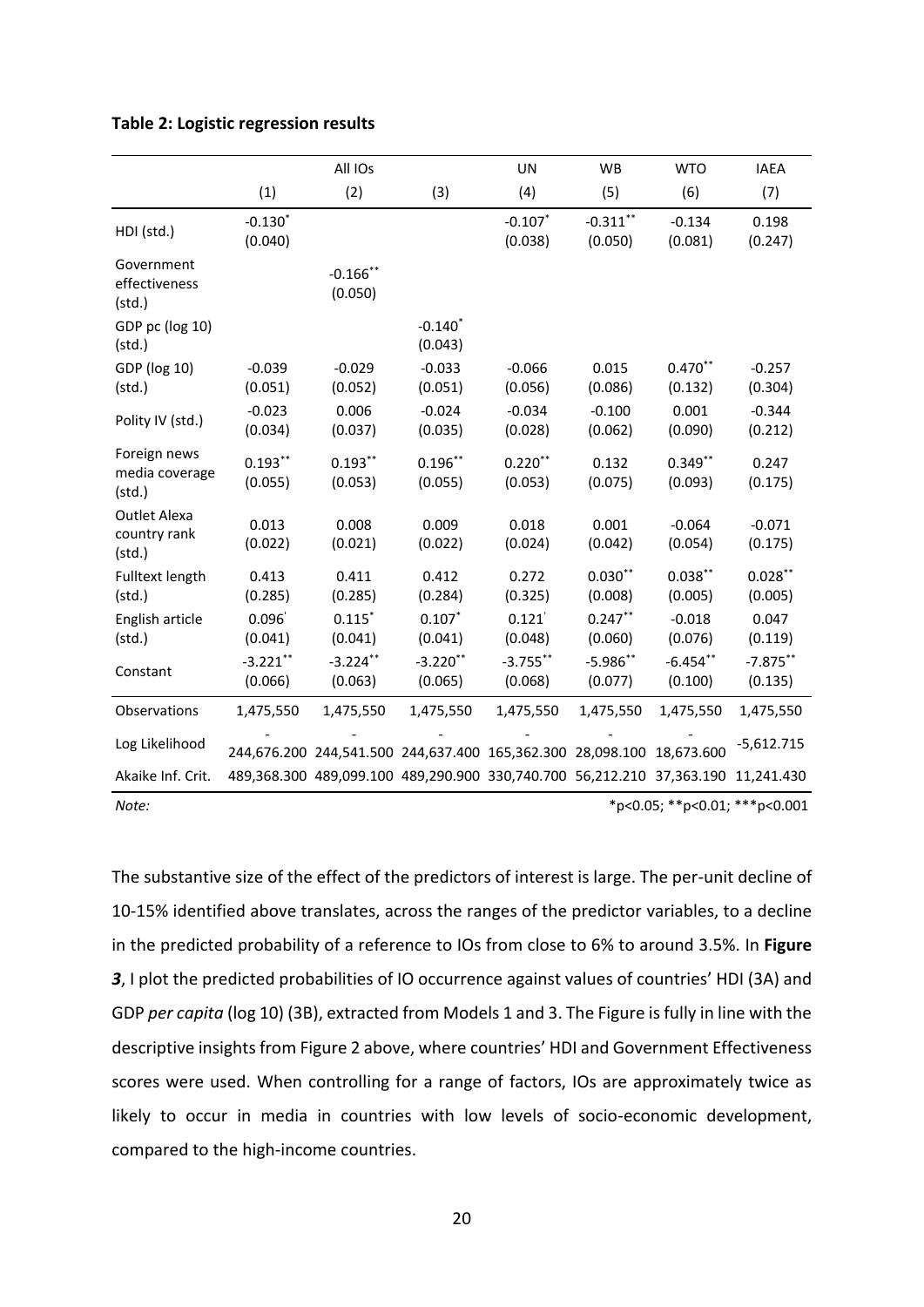

<span id="page-20-0"></span>**Figure 3: Predicted probabilities given by country GDP per capita (log 10)**

Models 4-7 replicate Model 1, but separately for four of the most visible individual IOs: the UN and the World Bank as primarily operational IOs, and the WTO and the IAEA as two most visible programme IOs (cf. Rittberger et al. 2019). While I would expect the theoretical framework to apply in the case of the former, for the latter two IOs, without much on-theground operational activity focused on the developing world, the reasoning should not necessarily apply. The results are consistent with my theorizing. All core results hold robustly for the UN and the World Bank. For the WTO and IAEA, no systematic association of visibility and HDI is detected in the regression models. The absence of the connection is also well documented in the four sets of boxplots in **[Figure](#page-21-0)** *4*. The top two boxplots show the strong decline in visibility for the UN and the World Bank, as we move from low-income to highincome countries. In contrast, for the WTO there is no discernible association. For the IAEA, an indication of a positive association between media values of visibility and income groups is visible in the boxplots, though results in Model 7 above show the relationship is not statistically significant. This variation across IOs captured in Models 4-7 in **[Table](#page-19-0)** *2* and in **[Figure](#page-21-0)** *4* provides further support for my theoretical reasoning and the mechanisms behind significantly higher visibility scores in low-income as compared to high-income countries.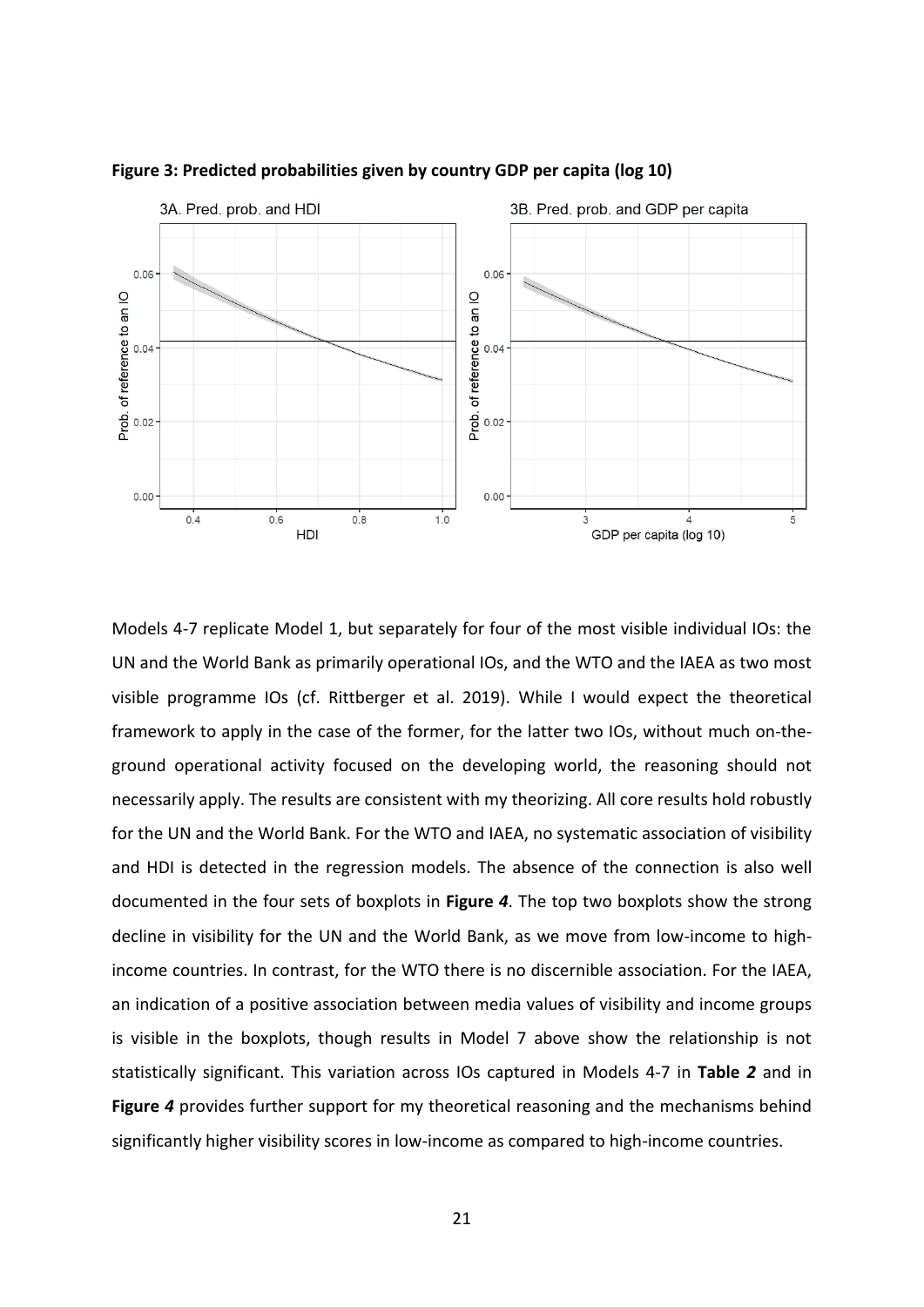

### <span id="page-21-0"></span>**Figure 4: Operational and programme IOs visibility across income groups**

## 5. Conclusions

This paper presents the first preliminary results of a larger inquiry into the media visibility of IOs across a large number of countries. The results show that all the 35 IOs combined – many of which are among the most prominent IOs globally – were referred to in online media in 2018-2019 in around 4.5% of articles. By far the most visible IO is the UN, occurring in 2.7% of articles, on average. At the same time, in line with my theoretical framework synthesizing insights from media studies and IR, I find that IOs are significantly more visible in countries with low levels of socio-economic development. While the literature on the politicization of international authority may lead us to expect media visibility of IOs to be high because of their authority, the present work – and the variation across countries it identifies – indicates that visibility patterns reflect primarily IOs' operational activity and their work 'on-the-ground'. This is further supported by the patterns of variation across IOs. Visibility of IOs appears to be connected with their authority, but a more robust connection exists between visibility and the size of IOs' operational activities. In line with the logic of media systems (de Wilde 2019), the degree of IO visibility seems to vary across countries and across IOs depending on how relevant IOs are to people's everyday lives and to the countries they live in.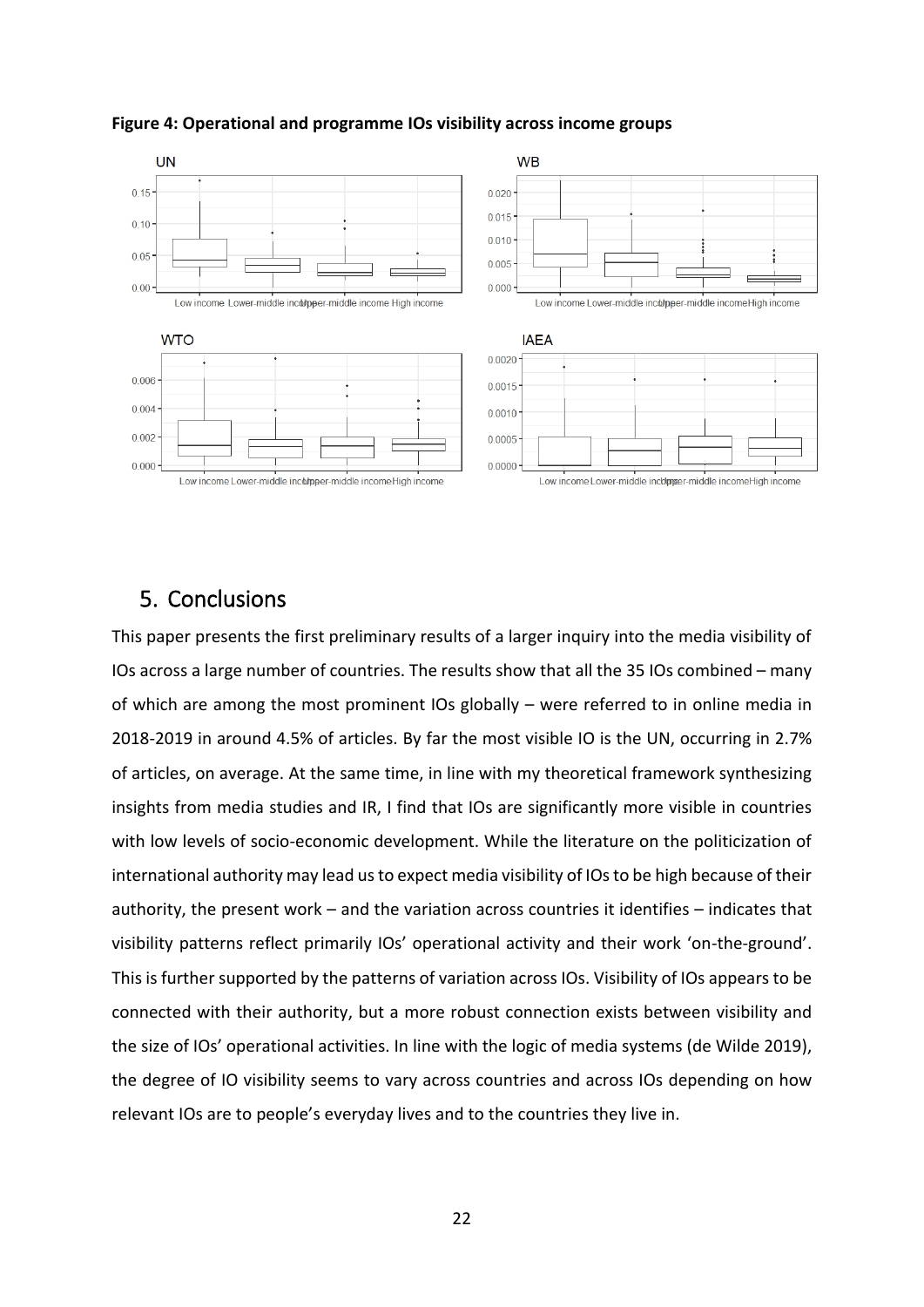In the light of the growing politicization of IOs in the developed countries in recent years, these are important findings (Hooghe et al. 2019b; Keohane 2021). They suggest that a part of the reason for the backlash against global governance may be associated with the low visibility of IOs in countries in which they do not deliver tangible benefits to the populations or for which they do not appear highly relevant on everyday basis. If IOs are not systematically visible in the economically dominant countries, that to a large extent finance and staff them, their long-term legitimation in these advanced countries may face serious challenges. IOs may be increasingly associated with the global order that sustains openness and globalization. They may be seen as representing values against which much political forces has been turning over the recent years, across a large number of countries. In dealing with this challenge, IOs will need to secure higher visibility – as a necessary condition for successful legitimation – not only in lower income countries in which they operate and for the populations of which they are directly relevant, but also in the most economically advanced countries in which their work and relevance is not immediately obvious.

## 6. References

Aalberg, T., Papathanassopoulos, S., Soroka, S., Curran, J., Hayashi, K., Iyengar, S., et al.

(2013). International TV News, Foreign Affairs Interest and Public Knowledge.

*Journalism Studies*, *14*(3), 387–406. https://doi.org/10.1080/1461670X.2013.765636

Abbott, K. W., & Snidal, D. (1998). Why States Act through Formal International

Organizations. *Journal of Conflict Resolution*, *42*(1), 3–32.

https://doi.org/10.1177/0022002798042001001

Alexa Web Information Service. (2021). Alexa Web Information Service.

https://aws.amazon.com/marketplace/pp/B07Q71HJ3H

Almond, G. A., Powell, B. G., Strøm, K., & Dalton, R. J. (2004). *Comparative Politics: A Theoretical Framework* (4th ed.). London: Longman.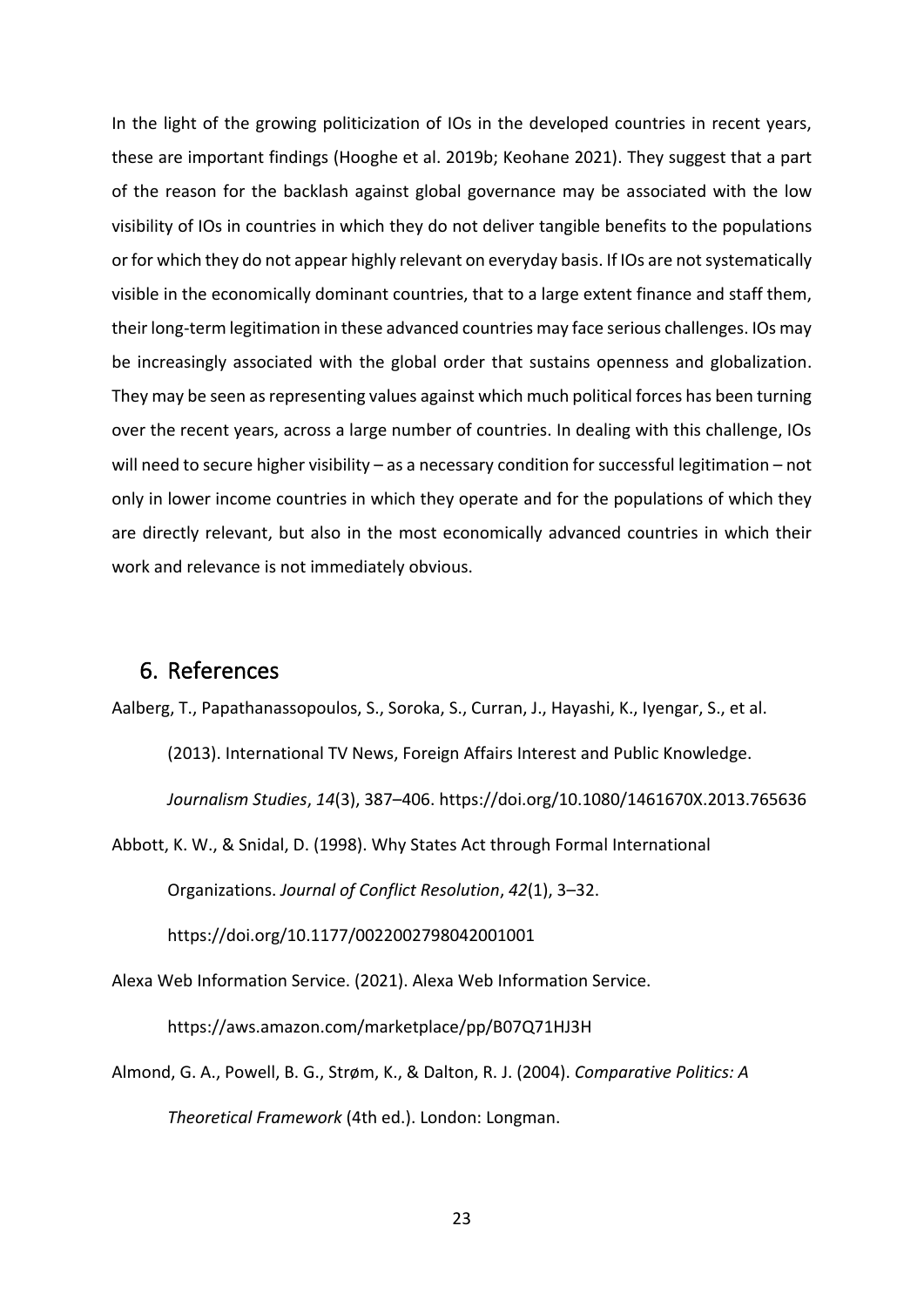- Anderson, B., Bernauer, T., & Kachi, A. (2019). Does international pooling of authority affect the perceived legitimacy of global governance? *The Review of International Organizations*, *14*(4), 661–683. https://doi.org/10.1007/s11558-018-9341-4
- Barnett, M., & Finnemore, M. (2004). *Rules for the World: International Organizations in Global Politics*. Ithaca: Cornell University Press.
- Bennett, S. E., Flickinger, R. S., Baker, J. R., Rhine, S. L., & Bennett, L. L. M. (1996). Citizens' Knowledge of Foreign Affairs. *Harvard International Journal of Press/Politics*, *1*(2), 10–29. https://doi.org/10.1177/1081180X96001002003
- Busch, P.-O., Heinzel, M., Kempken, M., & Liese, A. (2020). Mind the Gap? Comparing De Facto and De Jure Expert Authority of International Public Administrations in Financial and Agricultural Policy. *Journal of Comparative Policy Analysis: Research and Practice*, *0*(0), 1–24. https://doi.org/10.1080/13876988.2020.1820866
- Dahl, R. A. (1999). Can international organizations be democratic? A skeptic's view. In I. Shapiro & C. Hacker-Cordon (Eds.), *Democracy's Edges* (pp. 19–36). Cambridge: Cambridge University Press.
- Daniel, J. (2011). *Sampling Essentials: Practical Guidelines for Making Sampling Choices*. SAGE Publications.
- De Vries, C. E., Hobolt, S., & Walter, S. (2021). Politicizing international cooperation: the mass public, political entrepreneurs and political opportunity structures. *International Organization*. https://www.cambridge.org/core/journals/internationalorganization. Accessed 11 August 2020
- De Wilde, P. (2011). No Polity for Old Politics? A Framework for Analyzing the Politicization of European Integration. *Journal of European Integration*, *33*(5), 559–575. https://doi.org/10.1080/07036337.2010.546849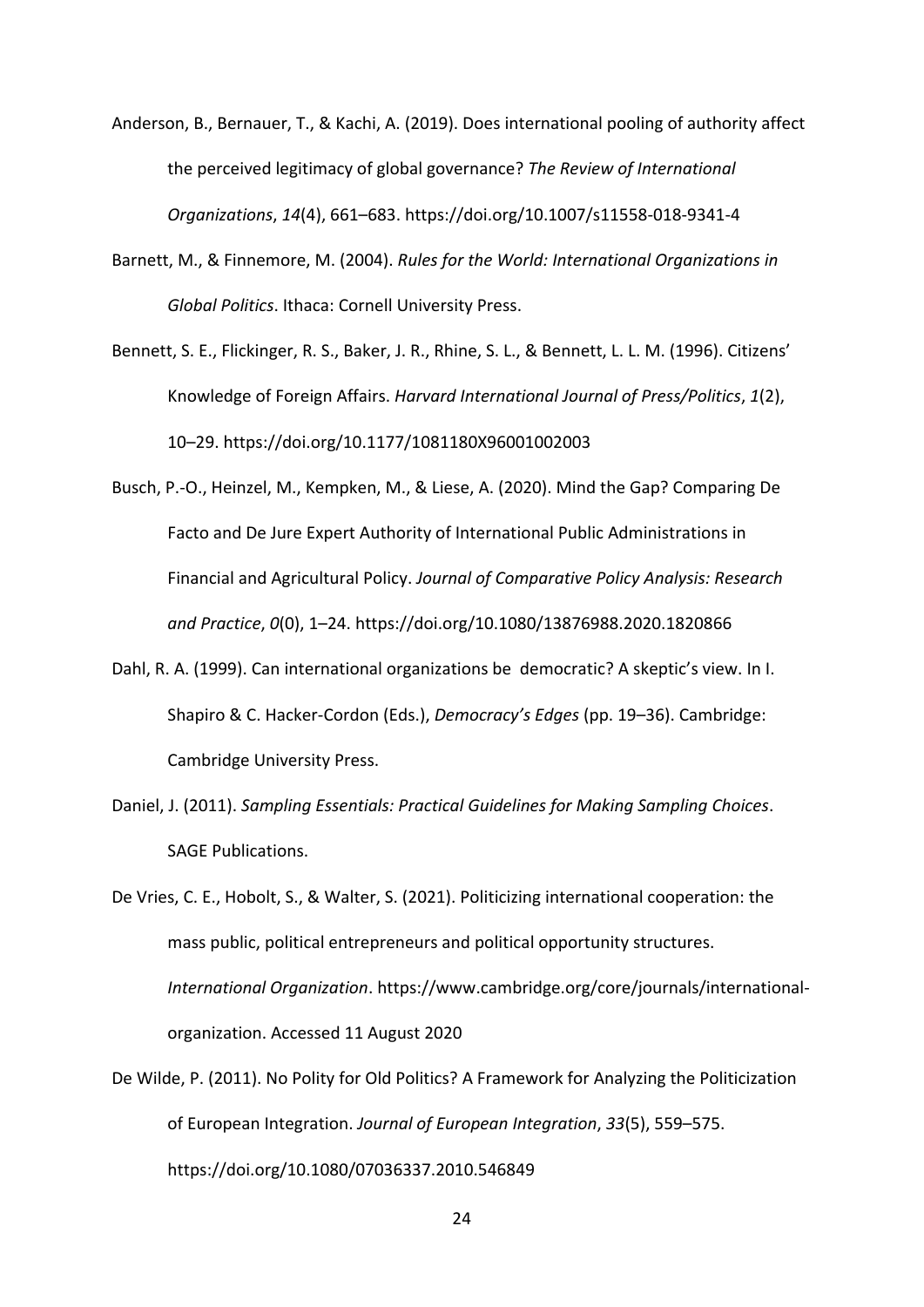de Wilde, P. (2019). Media logic and grand theories of European integration. *Journal of European Public Policy*, *26*(8), 1193–1212.

https://doi.org/10.1080/13501763.2019.1622590

- Dellmuth, L. M. (2016). The knowledge gap in world politics: Assessing the sources of citizen awareness of the United Nations Security Council. *Review of International Studies*, *42*(4), 673–700. https://doi.org/10.1017/S0260210515000467
- Dellmuth, L. M., & Schlipphak, B. (2020). Legitimacy beliefs towards global governance institutions: a research agenda. *Journal of European Public Policy*, *27*(6), 931–943. https://doi.org/10.1080/13501763.2019.1604788
- Dellmuth, L. M., & Tallberg, J. (2020). Why national and international legitimacy beliefs are linked: Social trust as an antecedent factor. *The Review of International Organizations*, *15*(2), 311–337. https://doi.org/10.1007/s11558-018-9339-y
- Deutsch, K. W. (1963). *The Nerves of Government: Models of Political Communication and Control*. London: Free Press.
- Deutsch, K. W. (1966). *Nationalism and social communication: an inquiry into the foundations of nationality* (Second edition, first M.I.T. printing.). Cambridge: M.I.T. Press.
- Deutsch, K. W., Burrell, S. A., & Kann, R. A. (Eds.). (1957). *Political community and the North Atlantic area. International organization in the light of historical experience*. New York: Greenwood Pr.
- Dingwerth, K., Schmidtke, H., & Weise, T. (2020). The rise of democratic legitimation: why international organizations speak the language of democracy. *European Journal of International Relations*, *26*(3), 714–741. https://doi.org/10.1177/1354066119882488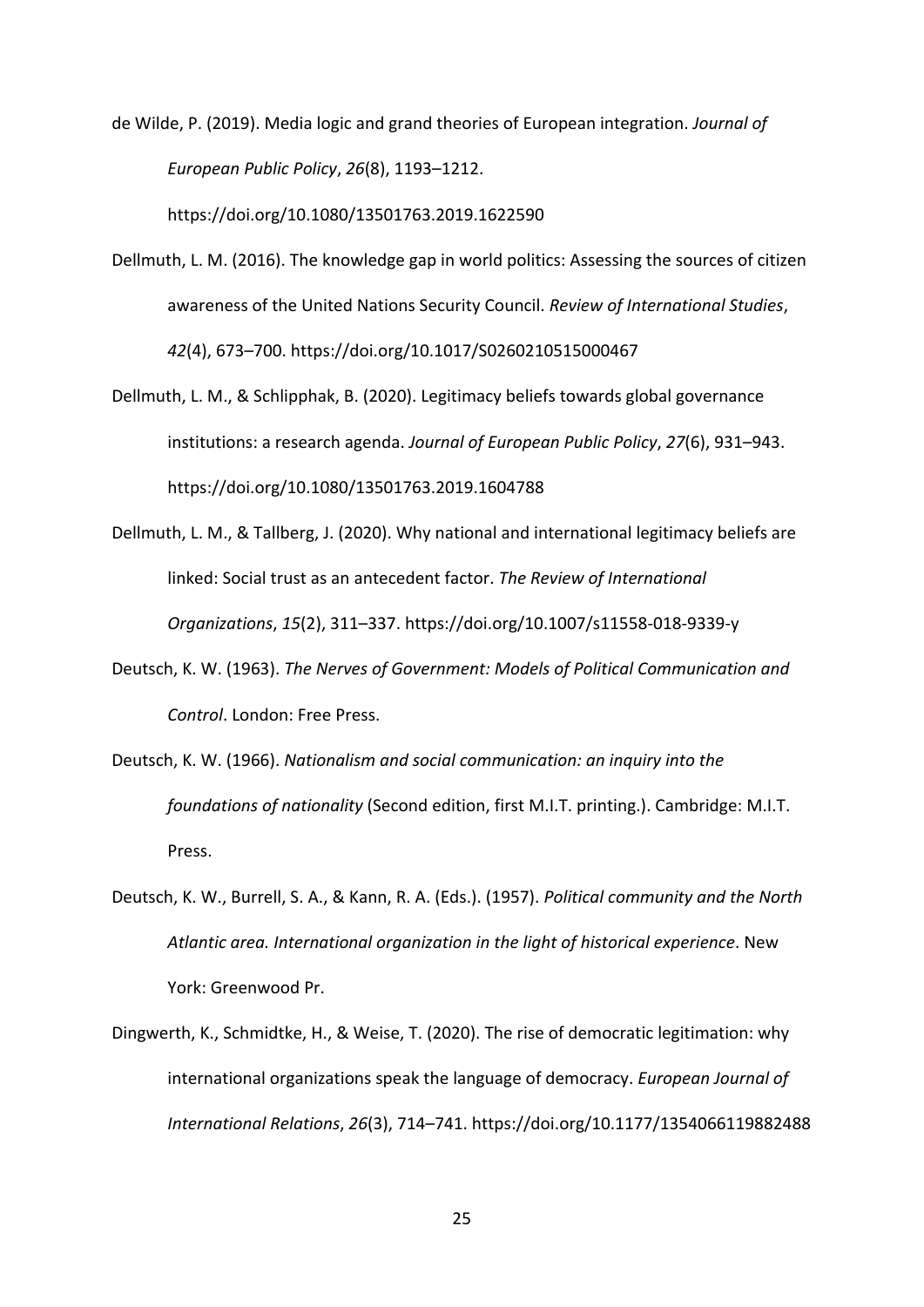Easton, D. (1975). A Re-Assessment of the Concept of Political Support. *British Journal of Political Science*, *5*(4), 435–457.

Ecker-Ehrhardt, M. (2012). "But the UN Said So …": International Organisations as Discursive Authorities. *Global Society*, *26*(4), 451–471.

https://doi.org/10.1080/13600826.2012.710596

- Ecker-Ehrhardt, M. (2017). Self-legitimation in the face of politicization: Why international organizations centralized public communication. *The Review of International Organizations*, 1–28. https://doi.org/10.1007/s11558-017-9287-y
- Ecker-Ehrhardt, M. (2018). International Organizations "Going Public"? An Event History Analysis of Public Communication Reforms 1950–2015. *International Studies Quarterly*. https://doi.org/10.1093/isq/sqy025
- Eckhard, S., & Parizek, M. (2020). Policy Implementation by International Organizations: A Comparative Analysis of Strengths and Weaknesses of National and International Staff. *Journal of Comparative Policy Analysis: Research and Practice*.

https://doi.org/10.1080/13876988.2020.1813032

Elsig, M. (2010). The World Trade Organization at work: Performance in a member-driven milieu. *The Review of International Organizations*, *5*(3), 345–363. https://doi.org/10.1007/s11558-010-9093-2

Galtung, J., & Ruge, M. H. (1965). The Structure of Foreign News: The Presentation of the Congo, Cuba and Cyprus Crises in Four Norwegian Newspapers. *Journal of Peace Research*, *2*(1), 64–90. https://doi.org/10.1177/002234336500200104

GDELT. (2019). The GDELT Project. https://www.gdeltproject.org/. Accessed 31 March 2019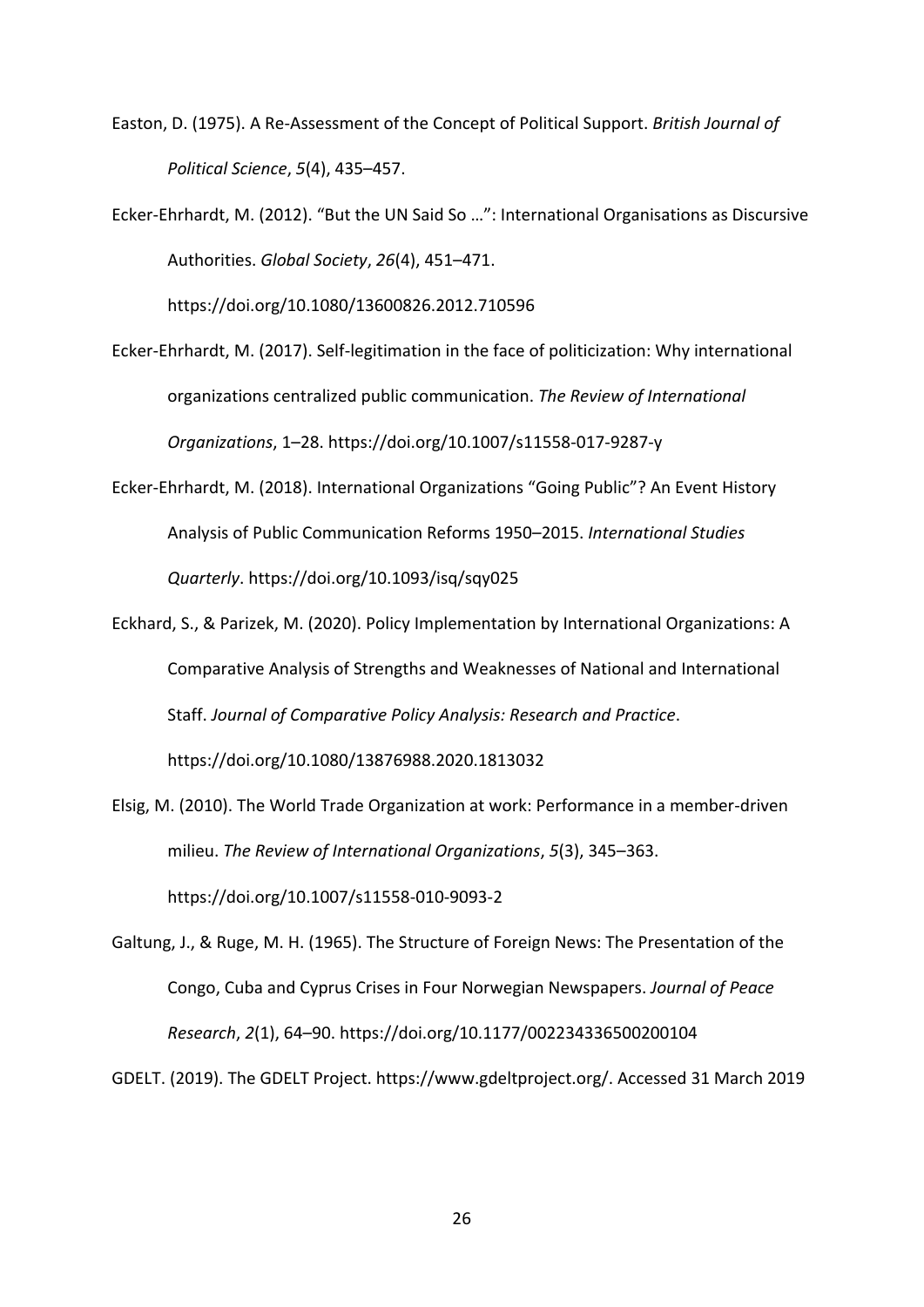Grimmer, J., & Stewart, B. M. (2013). Text as Data: The Promise and Pitfalls of Automatic Content Analysis Methods for Political Texts. *Political Analysis*, *21*(3), 267–297. https://doi.org/10.1093/pan/mps028

- Gronau, J., & Schmidtke, H. (2016). The quest for legitimacy in world politics international institutions' legitimation strategies. *Review of International Studies*, *42*(3), 535–557. https://doi.org/10.1017/S0260210515000492
- Harcup, T., & O'Neill, D. (2001). What Is News? Galtung and Ruge revisited. *Journalism Studies*, *2*(2), 261–280. https://doi.org/10.1080/14616700118449
- Heinkelmann‐Wild, T., & Zangl, B. (2020). Multilevel blame games: Blame-shifting in the European Union. *Governance*, *33*(4), 953–969. https://doi.org/10.1111/gove.12459
- Hester, A. (1973). Theoretical Considerations in Predicting Volume and Direction of International Information Flow. *Gazette (Leiden, Netherlands)*, *19*(4), 239–247. https://doi.org/10.1177/001654927301900404
- Hooghe, L., Lenz, T., & Marks, G. (2019a). *A Theory of International Organization*. Oxford: Oxford University Press.
- Hooghe, L., Lenz, T., & Marks, G. (2019b). Contested world order: The delegitimation of international governance. *The Review of International Organizations*, *14*(4), 731– 743. https://doi.org/10.1007/s11558-018-9334-3
- Hooghe, L., & Marks, G. (2009). A Postfunctionalist Theory of European Integration: From Permissive Consensus to Constraining Dissensus. *British Journal of Political Science*, *39*(1), 1–23. https://doi.org/10.1017/S0007123408000409
- Hooghe, L., & Marks, G. (2015). Delegation and pooling in international organizations. *The Review of International Organizations*, *10*(3), 305–328.

https://doi.org/10.1007/s11558-014-9194-4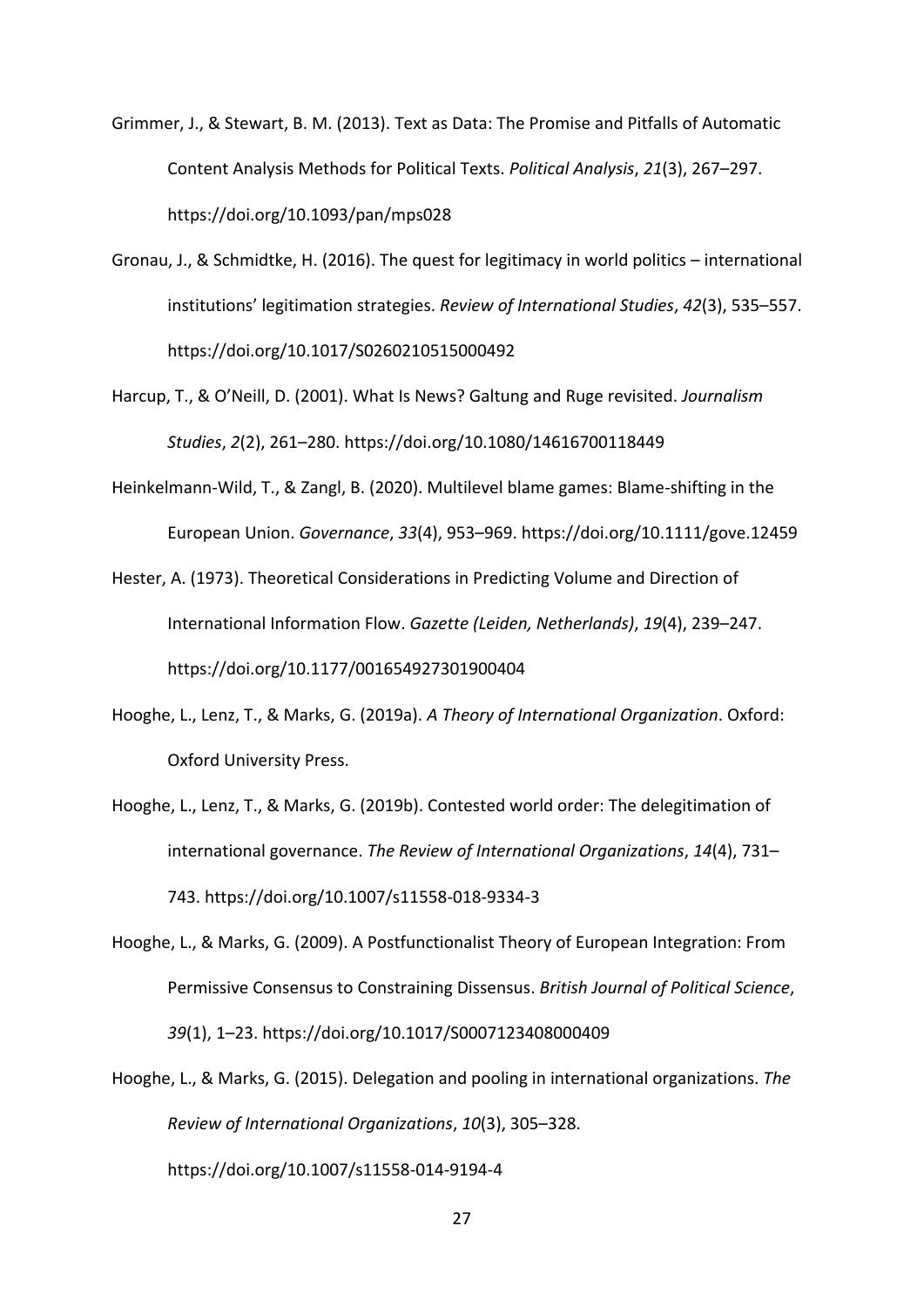- Hutter, S., & Kriesi, H. (2019). Politicizing Europe in times of crisis. *Journal of European Public Policy*, *26*(7), 996–1017. https://doi.org/10.1080/13501763.2019.1619801
- Keohane, R. O. (2003). Global Governance and Democratic Accountability. In D. Held & M. Koenig-Archibugi (Eds.), *Taming Globalization: Frontiers of Governance*. Cambridge: Polity Press.
- Keohane, R. O. (2021). The global politics paradigm: guide to the future or only the recent past? *International Theory*, 1–10. https://doi.org/10.1017/S1752971920000445
- Klaus Armingeon & Besir Ceka. (2014). The loss of trust in the European Union during the great recession since 2007: The role of heuristics from the national political system. *European Union Politics*, (1), 82.
- Koopmans, R., & Vliegenthart, R. (2011). Media Attention as the Outcome of a Diffusion Process—A Theoretical Framework and Cross-National Evidence on Earthquake Coverage. *European Sociological Review*, *27*(5), 636–653. https://doi.org/10.1093/esr/jcq032
- Kreuder-Sonnen, C., & Parizek, M. (2021). WHO is heard? Epistemic authority during COVID-19. *Paper presented at ECPR General Conference, Virtual Event, 30.8.-3.9.2021*.
- Lake, D. A., Martin, L. L., & Risse, T. (2021). Challenges to the Liberal Order: Reflections on International Organization. *International Organization*, *75*(2), 225–257. https://doi.org/10.1017/S0020818320000636
- Liese, A., Herold, J., Feil, H., & Busch, P.-O. (2021). The heart of bureaucratic power: Explaining international bureaucracies' expert authority. *Review of International Studies*, 1–24. https://doi.org/10.1017/S026021052100005X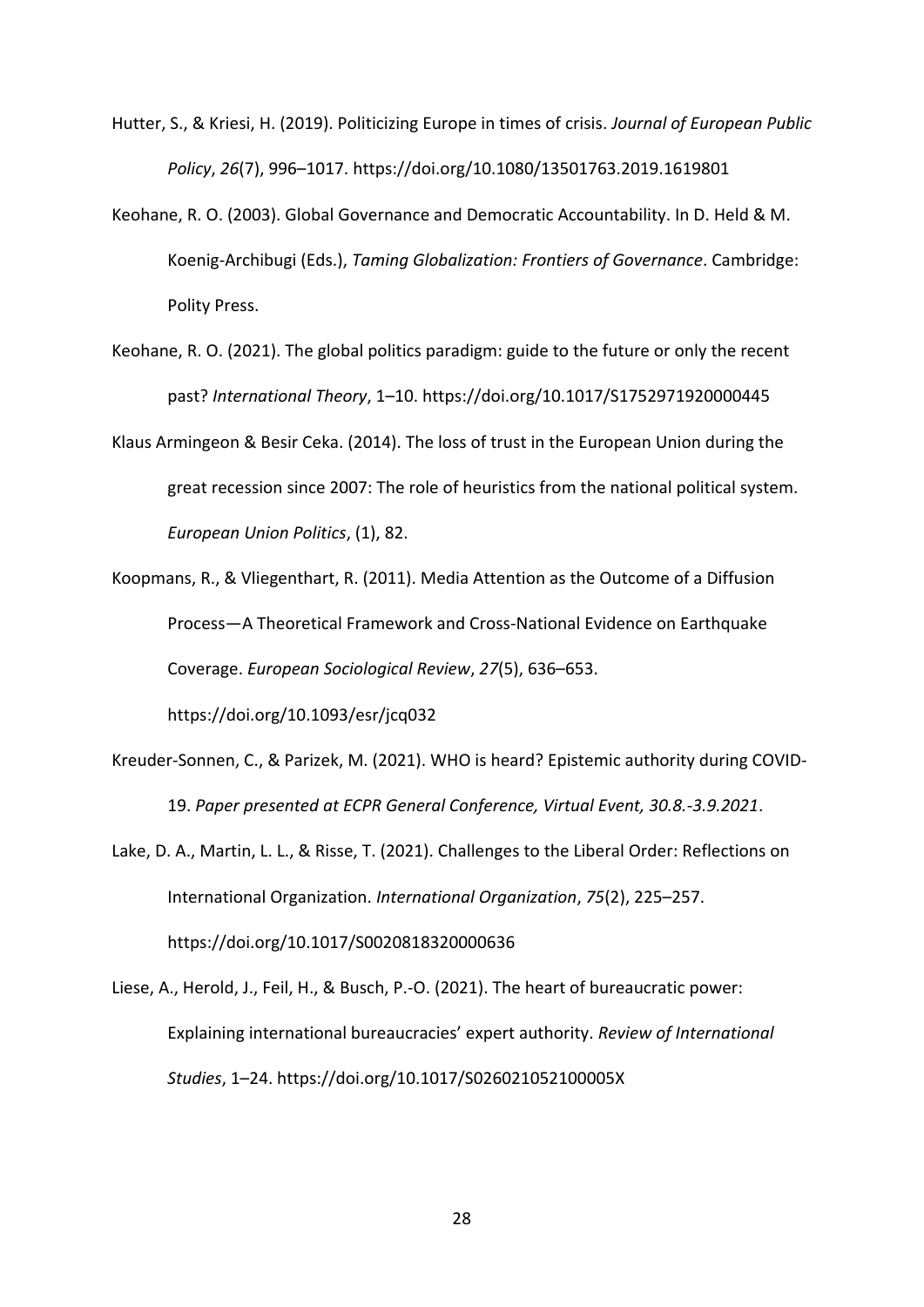- Mansfield, E. D., Milner, H. V., & Rosendorff, B. P. (2002). Why Democracies Cooperate More: Electoral Control and International Trade Agreements. *International Organization*, *56*(3), 477–513.
- Marquart, F., Goldberg, A. C., Elsas, E. J. van, Brosius, A., & Vreese, C. H. de. (2018). Knowing is not loving: media effects on knowledge about and attitudes toward the EU. *Journal of European Integration*, *0*(0), 1–15.

https://doi.org/10.1080/07036337.2018.1546302

Mazzoleni, G., & Schulz, W. (1999). "Mediatization" of Politics: A Challenge for Democracy? *Political Communication*, *16*(3), 247–261.

https://doi.org/10.1080/105846099198613

- McPherson, M., Smith-Lovin, L., & Cook, J. M. (2001). Birds of a Feather: Homophily in Social Networks. *Annual Review of Sociology*, *27*, 415–444.
- Moravcsik, A. (2004). Is there a `Democratic Deficit' in World Politics? A Framework for Analysis. *Government and Opposition*, *39*(2), 336–363.

https://doi.org/10.1111/j.1477-7053.2004.00126.x

- O'Neill, D., & Harcup, T. (2009a). News Values and Selectivity. In K. Wahl-Jorgensen & T. Hanitzsch (Eds.), *The Handbook of Journalism Studies* (pp. 161–174). London: Routledge.
- O'Neill, D., & Harcup, T. (2009b). News Value and Selectivity. In K. Wahl-Jorgensen & T. Hanitzsch (Eds.), *The Handbook of Journalism Studies* (pp. 161–174). New York: Routledge. Accessed 15 September 2021
- Parizek, M. (2017). Control, soft information, and the politics of international organizations staffing. *The Review of International Organizations*, *12*(4), 559–583. https://doi.org/10.1007/s11558-016-9252-1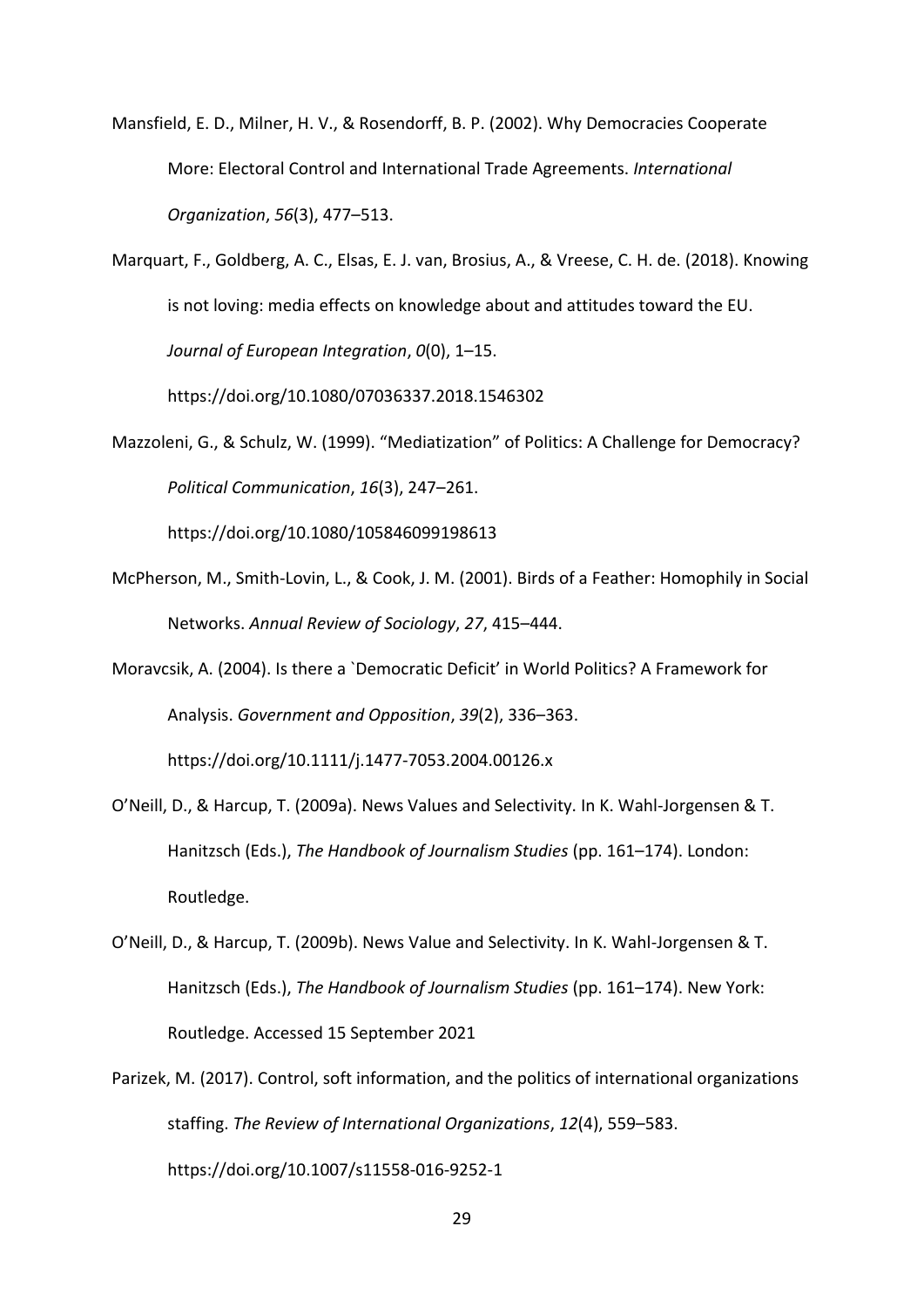Parizek, M., & Stephen, M. D. (2021). The Increasing Representativeness of International Organizations' Secretariats: Evidence from the United Nations System, 1997–2015. *International Studies Quarterly*, *65*(1), 197–209.

https://doi.org/10.1093/isq/sqaa088

Pfetsch, B., Adam, S., & Eschner, B. (2008). The contribution of the press to Europeanization of public debates: A comparative study of issue salience and conflict lines of European integration. *Journalism*, *9*(4), 465–492. https://doi.org/10.1177/1464884908091295

- Rauh, C., Bes, B. J., & Schoonvelde, M. (2019). Undermining, defusing or defending European integration? Assessing public communication of European executives in times of EU politicisation. *European Journal of Political Research*. https://doi.org/10.1111/1475-6765.12350
- Rauh, C., & de Wilde, P. (2018). The opposition deficit in EU accountability: Evidence from over 20 years of plenary debate in four member states. *European Journal of Political Research*, *57*(1), 194–216. https://doi.org/10.1111/1475-6765.12222
- Rauh, C., & Zürn, M. (2019). Authority, politicization, and alternative justifications: endogenous legitimation dynamics in global economic governance1. *Review of International Political Economy*, *0*(0), 1–29.

https://doi.org/10.1080/09692290.2019.1650796

- Rittberger, V., Zangl, B., Kruck, A., & Dijkstra, H. (2019). *International Organization* (3rd ed.). London: Red Globe Press.
- Russett, B. M., & Oneal, J. R. (2001). *Triangulating peace: democracy, interdependence, and international organizations*. New York: Norton.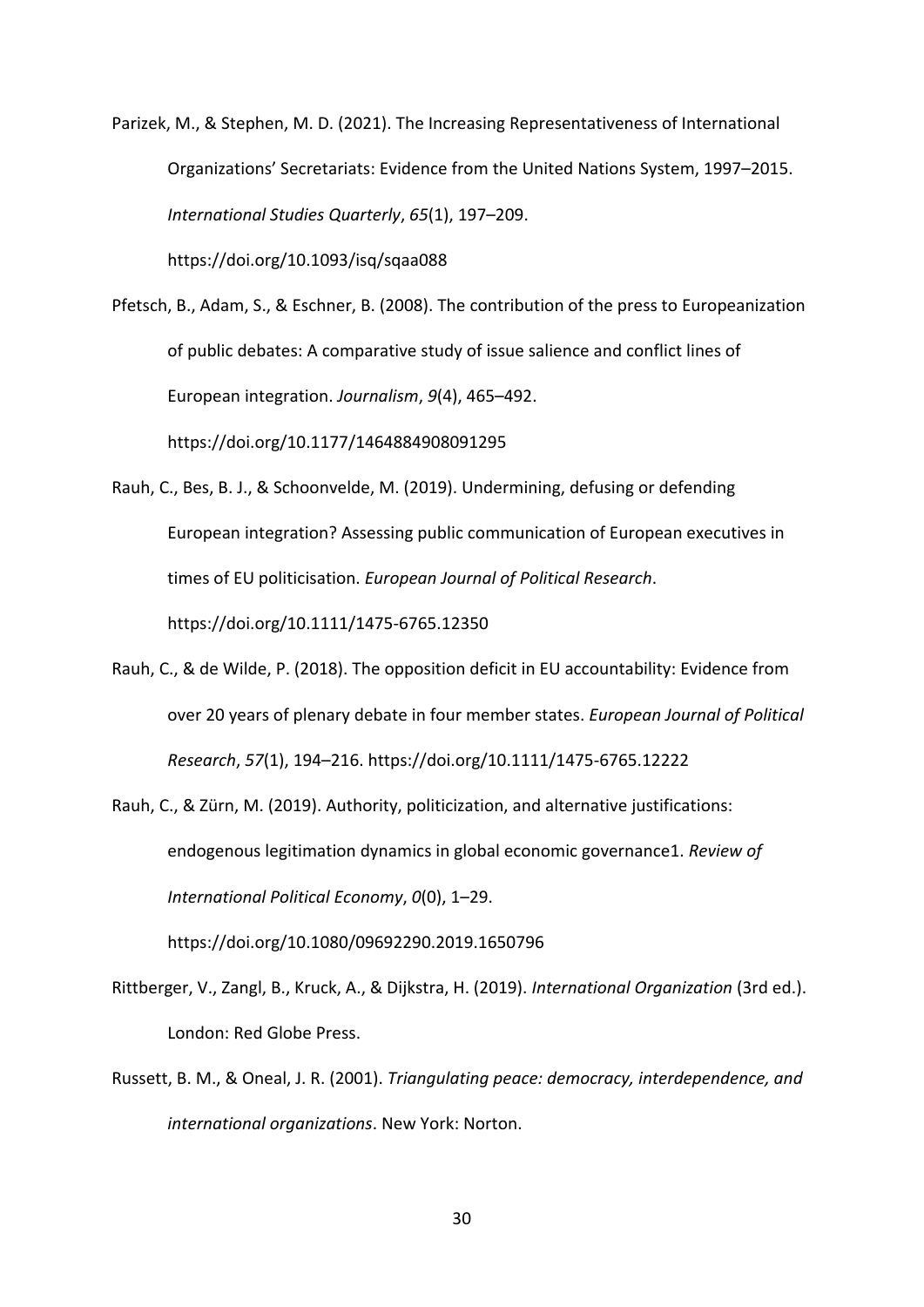Schlipphak, B. (2015). Measuring attitudes toward regional organizations outside Europe. *The Review of International Organizations*, *10*(3), 351–375. https://doi.org/10.1007/s11558-014-9205-5

- Schmidtke, H. (2019). Elite legitimation and delegitimation of international organizations in the media: Patterns and explanations. *The Review of International Organizations*, *14*(4), 633–659. https://doi.org/10.1007/s11558-018-9320-9
- Segev, E. (2015a). Visible and invisible countries: News flow theory revised. *Journalism*, *16*(3), 412–428. https://doi.org/10.1177/1464884914521579
- Segev, E. (2015b). *International News Flow Online: Global Views with Local Perspectives*. New York: Peter Lang.
- Stephen, M. D., & Zürn, M. (2019). *Contested World Orders: Rising Powers, Non-Governmental Organizations, and the Politics of Authority Beyond the Nation-State*. Oxford University Press.
- Strömbäck, J. (2008). Four Phases of Mediatization: An Analysis of the Mediatization of Politics. *The International Journal of Press/Politics*, *13*(3), 228–246. https://doi.org/10.1177/1940161208319097
- Tallberg, J., & Zürn, M. (2019). The legitimacy and legitimation of international organizations: introduction and framework. *The Review of International Organizations*, *14*(4), 581–606. https://doi.org/10.1007/s11558-018-9330-7
- United Nations Development Programme. (2019). Human Development Index (HDI). http://hdr.undp.org/en/content/human-development-index-hdi. Accessed 2 April 2019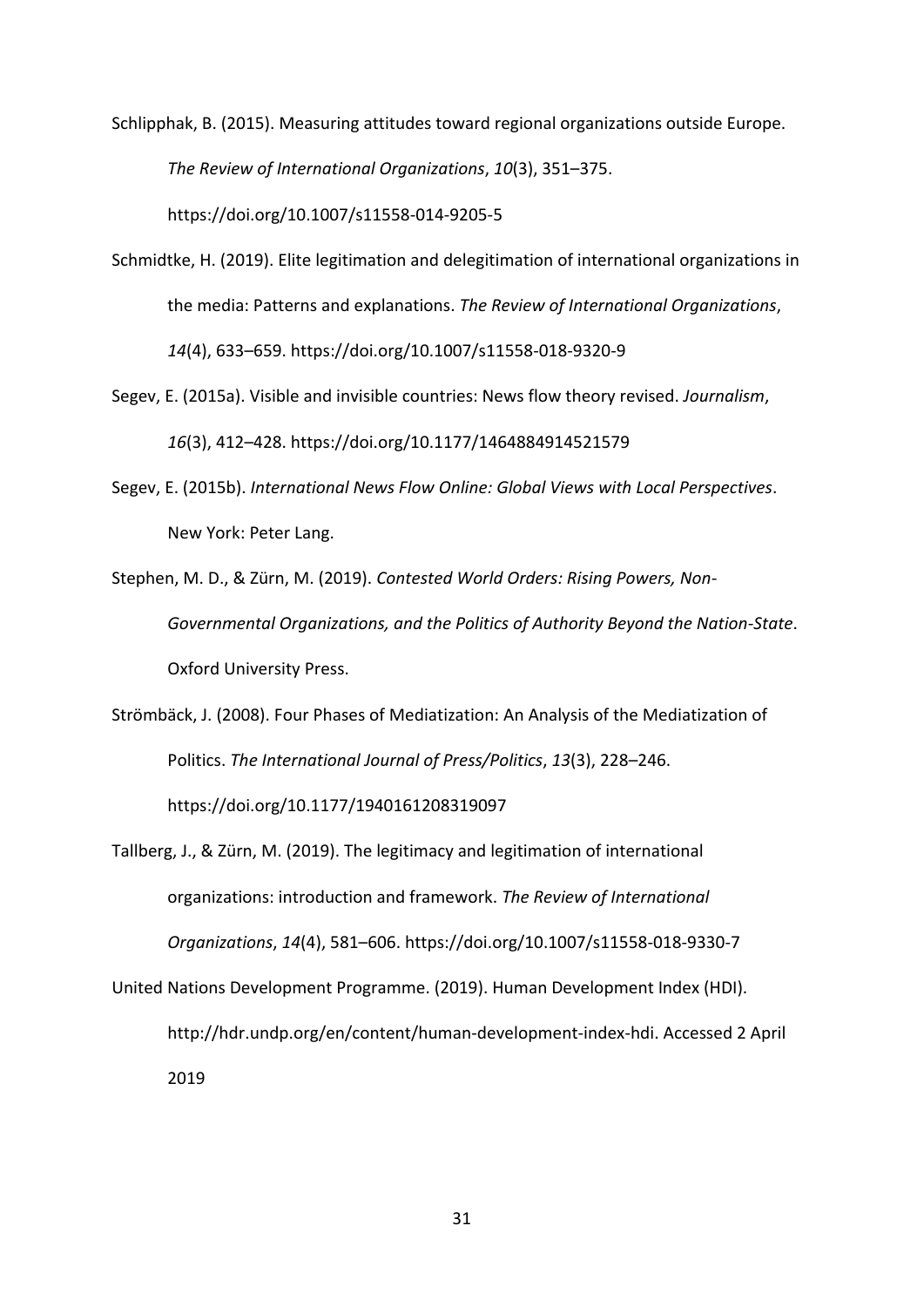von Billerbeck, S. (2020). "Mirror, Mirror On the Wall:" Self-Legitimation by International Organizations. *International Studies Quarterly*, *64*(1), 207–219. https://doi.org/10.1093/isq/sqz089

World Bank. (2019). Worldwide Governance Indicators.

https://datacatalog.worldbank.org/dataset/worldwide-governance-indicators.

Accessed 28 March 2019

Zürn, M. (2018). *A Theory of Global Governance: Authority, Legitimacy, and Contestation*. Oxford: Oxford University Press.

Zürn, M., Binder, M., & Ecker-Ehrhardt, M. (2012). International Authority and Its Politicization. *International Theory*, *4*(1), 69–106.

https://doi.org/10.1017/S1752971912000012

Zürn, M., Tokhi, A., & Binder, M. (2021). The International Authority Database. *Global Policy*, *12*(4), 430–442. https://doi.org/10.1111/1758-5899.12971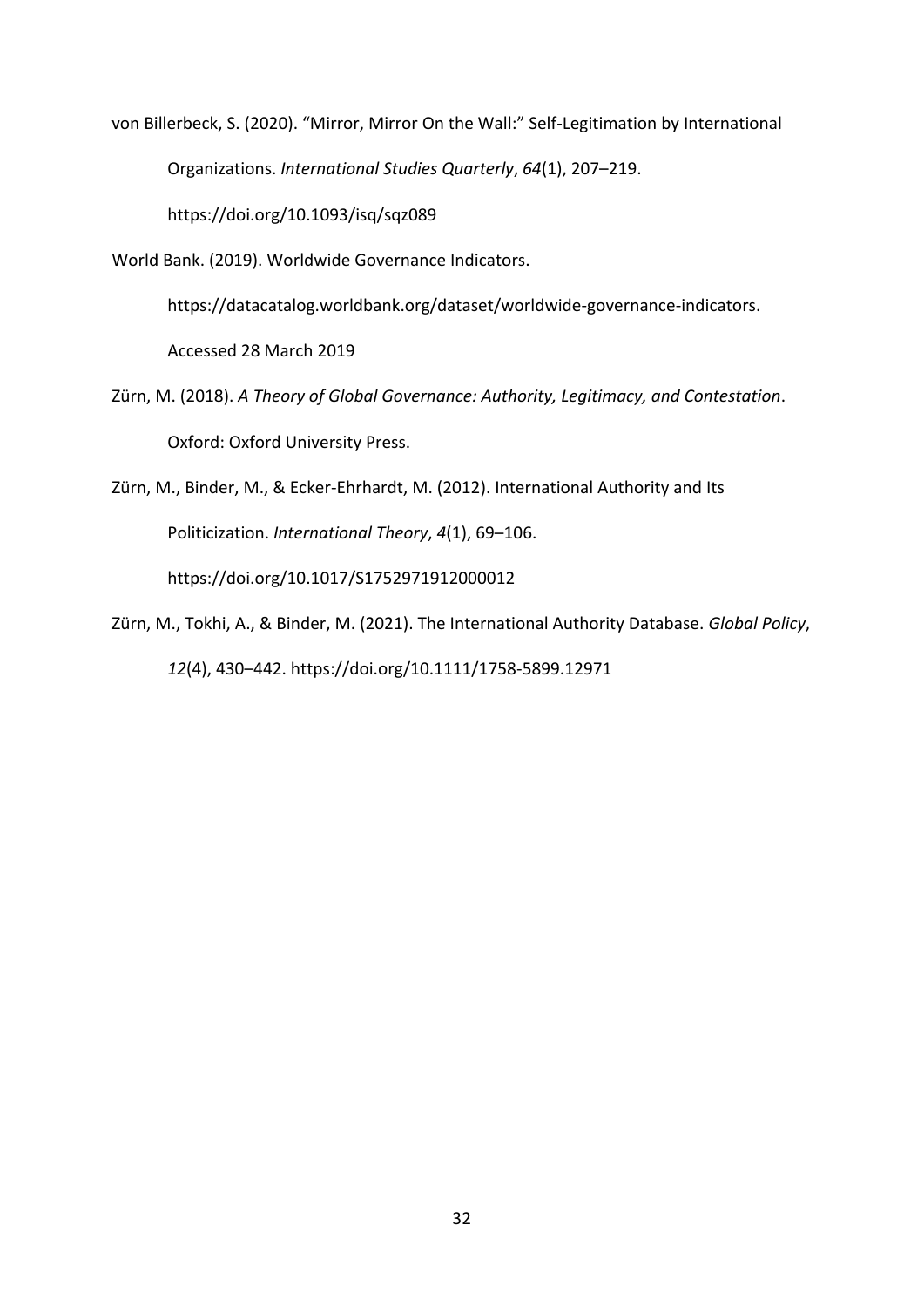## 7. Appendix

## <span id="page-32-0"></span>**Table 3: List of IOs/bodies covered**

|                                                                                       |            | Source of             |                            |
|---------------------------------------------------------------------------------------|------------|-----------------------|----------------------------|
| IO name                                                                               | IO abbr.   | sampling              | IO classification          |
| Preparatory Commission for the Comprehensive Nuclear-<br>Test-Ban Treaty Organization | <b>CTB</b> | UN System CHEB        | UN related organization    |
| Food and Agriculture Organization                                                     | <b>FAO</b> | Hooghe et al 2019     | UN specialized agency      |
| Global Environmental Facility/Fund<br><b>GEF</b>                                      |            | Hooghe et al 2019     | global non UN              |
| International Atomic Energy Agency                                                    | IAE        | Hooghe et al 2019     | UN related organization    |
| International Bank for Reconstruction and Development                                 | <b>IBR</b> | UN System CHEB        | UN specialized agency      |
| International Civil Aviation Organization                                             | ICA        | Hooghe et al 2019     | UN specialized agency      |
| <b>International Criminal Court</b>                                                   | ICC        | Hooghe et al 2019     | UN related organization    |
| International Development Association                                                 | <b>IDA</b> | UN System CHEB        | UN specialized agency      |
| <b>International Finance Corporation</b>                                              | <b>IFC</b> | <b>UN System CHEB</b> | UN specialized agency      |
| International Fund for Agricultural Development                                       | <b>IFD</b> | UN System CHEB        | UN specialized agency      |
| International Labour Organization                                                     | ILO        | Hooghe et al 2019     | UN specialized agency      |
| <b>International Monetary Fund</b>                                                    | <b>IMF</b> | Hooghe et al 2019     | UN specialized agency      |
| International Maritime Organization                                                   | <b>IMO</b> | Hooghe et al 2019     | UN specialized agency      |
| International Organization for Migration                                              | <b>IOM</b> | Hooghe et al 2019     | UN related organization    |
| <b>International Criminal Police Organization</b>                                     | <b>IPL</b> | Hooghe et al 2019     | global non UN              |
| <b>International Seabed Authority</b>                                                 | <b>ISA</b> | Hooghe et al 2019     | UN related organization    |
| International Telecommunication Union                                                 | ITU        | Hooghe et al 2019     | UN specialized agency      |
| <b>International Whaling Commission</b>                                               | <b>IWC</b> | Hooghe et al 2019     | global non UN              |
| Permanent Court of Arbitration                                                        | <b>PCA</b> | Hooghe et al 2019     | global non UN              |
| Organization for the Prohibition of Chemical Weapons                                  | <b>PCW</b> | UN System CHEB        | UN related organization    |
| International Tribunal for the Law of the Sea                                         | TLS        | UN System CHEB        | UN related organization    |
| World Tourism Organization                                                            | TOU        | Hooghe et al 2019     | UN specialized agency      |
| United Nations Children's Fund                                                        | <b>UCF</b> | UN System CHEB        | UN funds and<br>programmes |
|                                                                                       |            |                       | UN funds and               |
| United Nations Development Programme                                                  | <b>UDP</b> | UN System CHEB        | programmes                 |
|                                                                                       |            |                       | UN funds and               |
| United Nations Environment Programme                                                  | <b>UEP</b> | UN System CHEB        | programmes                 |
| United Nations Educational, Scientific and Cultural<br>Organization                   | <b>UES</b> | Hooghe et al 2019     | UN specialized agency      |
|                                                                                       |            |                       | UN funds and               |
| United Nations Population Fund                                                        | <b>UFP</b> | <b>UN System CHEB</b> | programmes<br>UN funds and |
| United Nations Human Settlements Programme                                            | <b>UHB</b> | UN System CHEB        | programmes                 |
| United Nations Industrial Development Organization                                    | UID        | Hooghe et al 2019     | UN specialized agency      |
| <b>United Nations</b>                                                                 | <b>UNO</b> | Hooghe et al 2019     | UN main                    |
| Universal Postal Union                                                                | <b>UPU</b> | Hooghe et al 2019     | UN specialized agency      |
| <b>World Customs Organization</b>                                                     | <b>WCO</b> | Hooghe et al 2019     | global non UN              |
|                                                                                       |            |                       | UN funds and               |
| World Food Programme                                                                  | <b>WFP</b> | UN System CHEB        | programmes                 |
| World Health Organization                                                             | <b>WHO</b> | Hooghe et al 2019     | UN specialized agency      |